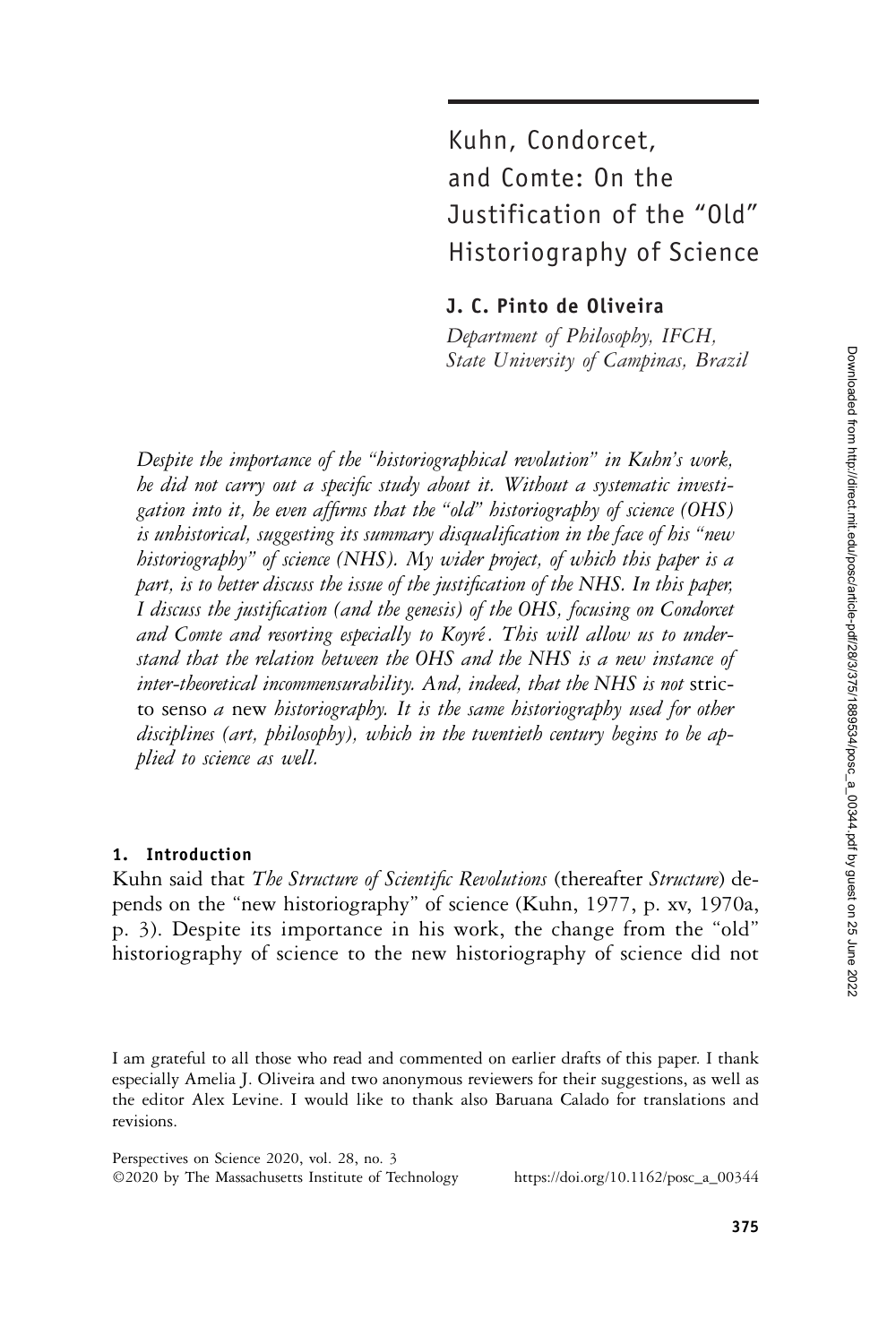deserve a specific study from Kuhn.<sup>1</sup> Without a systematic investigation into it, he even affirms or insinuates in *Structure*, as well as in other texts, that the "old" historiography of science would be unhistorical (see Kuhn 1970a, p. 1, 1970b, p. 67, 1977, p. 150).

This idea is also present in other authors' writings. Helge Kragh, for example, echoing the Kuhnian critique, writes that Sarton's view "was, at least by modern standards, somewhat naive and surprisingly ahistorical." He cites Rupert Hall who asks, "with all respect" regarding Sarton, "if he was ever an historian at all," and also Herbert Butterfield, who speaks of Whig historiography as "unhistorical history writing" (Kragh 1987, pp. 18, 93, 198n43).<sup>2</sup>

The suggestion that the OHS would be unhistorical leaves another inaccurate idea "in the air": that the change from the OHS to the NHS would have simply been a change from an unhistorical to a historical historiography. More than an explanation of what would have happened in the historiography of science, this idea seems to be an indicator that the topic of moving from the OHS to the NHS deserves more attention.

This is very clear if one takes into account another and very different Kuhn's suggestion on the subject, which I will follow here. He refers to the shift from the OHS to the NHS as an "historiographical revolution" (Kuhn 1970a, p. 3, Kuhn 1970b, pp. 67, 69), which points to a more complex relationship between the two historiographies. Separated by a revolution, the OHS and the NHS would be incommensurable.

My wider project, of which this paper is a part, is to discuss better the issue of the change from the OHS to the NHS and the justification of the NHS. What this article seeks to do is try to make explicit a justification for the OHS, for the way to write the history of science that Kuhn himself identifies with a tradition, which he says goes from Condorcet and Comte to Dampier and Sarton.

The article then focuses on Condorcet and Comte, the earliest authors, as a reference for understanding the genesis and justification of this conception. OHS is sketched from direct authors' references on how to write the history of science (with emphasis on progress) or through the way they write it (Section 2). With this in mind, I then try to identify more precisely Kuhn's critiques of the OHS, which lead him to propose a "new historiography" (Section 3). In the last section, I draw some conclusions

1. Kuhn employs the expression "new historiography" of science (e.g., Kuhn 1970a, p. 3) as referring to the historiography opposed to the traditional historiography of science, which I name "old" historiography of science. Throughout the text I refer to them as NHS and OHS, respectively.

2. Sarton may be considered one of the main representatives of OHS or of Whig history of science. See note 3 below.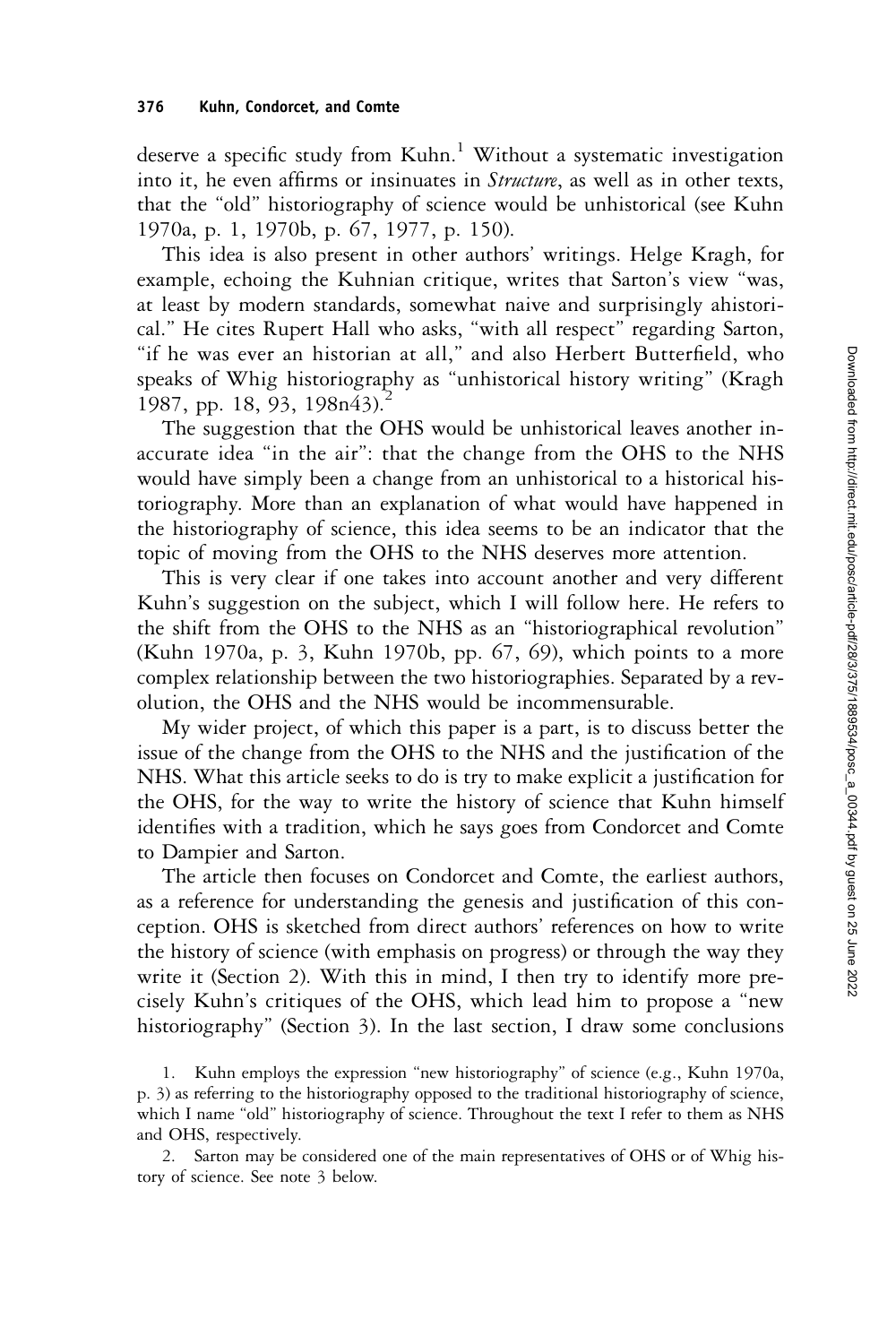and raise some questions, from what has been considered, which, I believe, will pave the way and contribute to the future discussion of the NHS justification. Also, an explanation for Kuhn's own attitude of disqualifying the OHS as unhistorical is outlined.

# 2. Condorcet, Comte, and the Justification of the OHS

Curiously, although the entire work is permeated by the issue, none of the OHS adepts' names are mentioned in Structure. But one can find Kuhn's direct reference in *The Essential Tension*. He speaks of "an almost continuous tradition from Condorcet and Comte to Dampier and Sarton," which "viewed scientific advance as the triumph of reason over primitive superstition, the unique example of humanity operating in its highest mode" (Kuhn 1977, p. 148; see also p. 106).<sup>3</sup>

Thus, Kuhn signals the eighteenth century with Condorcet as the moment of emergence of the OHS and at such point I will initially concentrate my attention. Condorcet's main work in this regard, Outlines of an Historical View of the Progress of the Human Mind, was published posthumously in French in 1795. Condorcet divides his historical frame into ten periods, covering the remote past, the present, and even the future. At the same time a protagonist and a victim of the French Revolution, he announces his optimistic message in these terms:

This picture, therefore, is historical; since subjected as it will be to perpetual variations, it is formed by the successive observation of human societies at the different eras through which they have passed. It will accordingly exhibit the order in which the changes have taken place, explain the influence of every past period upon that which follows it, and thus show, by the modifications which the human species has experienced, in its incessant renovation through the immensity of ages, the course which it has pursued, and the steps which it has advanced towards knowledge and happiness. From these observations on what man has heretofore been, and what he is at present, we shall be led to the means of securing and of accelerating the still further progress, of which, from his nature, we may indulge the hope. Such is the object of the work I have undertaken (…) (Condorcet 2011, pp. 9–10)

Kuhn merely mentions Condorcet's and Comte's names, which leads us to resort to Koyré's work in order to summarize the perspective of the Outlines

3. Here I investigate Condorcet and Comte. On Sarton, at the other end of the spectrum, see Pinto de Oliveira and Oliveira 2018.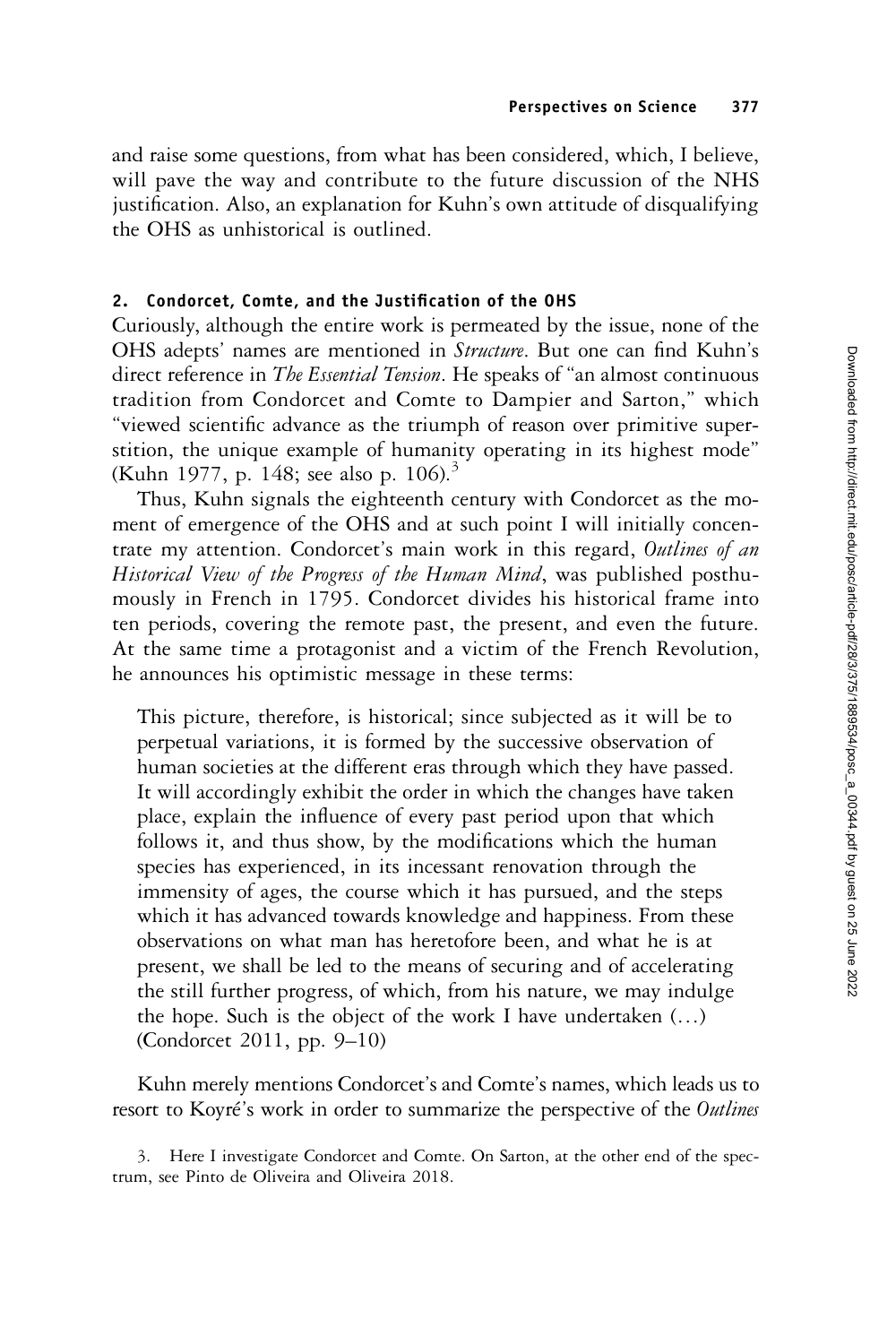and, as a matter of fact, as a reference throughout this paper. His work on the Scientific Revolution is comprehensive and very important to the twentieth century's historiography of science, directly influencing Kuhn's thought. Besides, Koyré is a critic of Comte and has a very suggestive paper on Condorcet, which might have been Kuhn's source given that it was published in English in 1948. Koyré properly contextualizes Condorcet's work and the very Enlightenment historiography, and it is through him that we can begin to outline a justification for the  $OHS$ .<sup>4</sup>

According to Koyré, history, in the conception of the eighteenthcentury Enlightenment,

is not something which makes us, but something which we make, which is the entirety of things which man has made, which he is making, and which he is going to—or can—make. Therefore, and this follows from this activistic attitude, the historian does not look to the past but to the future; and what he has to relate, what he finds most precious in history, is nothing else but the history of progress, that is to say, the story of the progressive liberation of the human spirit, the story of its fight against the forces—ignorance, prejudice, etc., etc.—which oppress and which have oppressed it, the story of the gradual conquest by man of his Enlightenment—of his liberty in the truth. (Koyré 1948, p. 134; compare Kuhn 1970a, pp. 1–2, quoted below.)

And Koyré continues, directly refering to Condorcet:

The philosophy of the eighteenth century—a meritorious feature not only wanted to explain the world; it wanted also to transform it. It even believed that it could transform the world by explaining it, in other words, that it was necessary only to show men what was true and what was false—they would invariably tend toward the truth. But it felt that history supported this faith in the power of truth and of reason: isn't it true, as Condorcet writes, that in spite of all the obstacles which have blocked its advance, humanity, in its sum total, has achieved an almost constant ascent? (…) Thus the optimism of Condorcet is a reasoned optimism, and, as a matter of fact, an empirical one. Progress is by no means inevitable and fatal. But the history of humanity shows that it is real. (Koyré 1948, pp. 134–135)

4. On Kuhn and Koyré see Pinto de Oliveira 2012. Also see the chapter on Kuhn and Sarton in the book on Koyré (Pinto de Oliveira and Oliveira 2018). It can be said that Koyré regarding Sarton has the same concerns with tolerance and contextualization he demonstrates with respect to the Enlightenment historiography.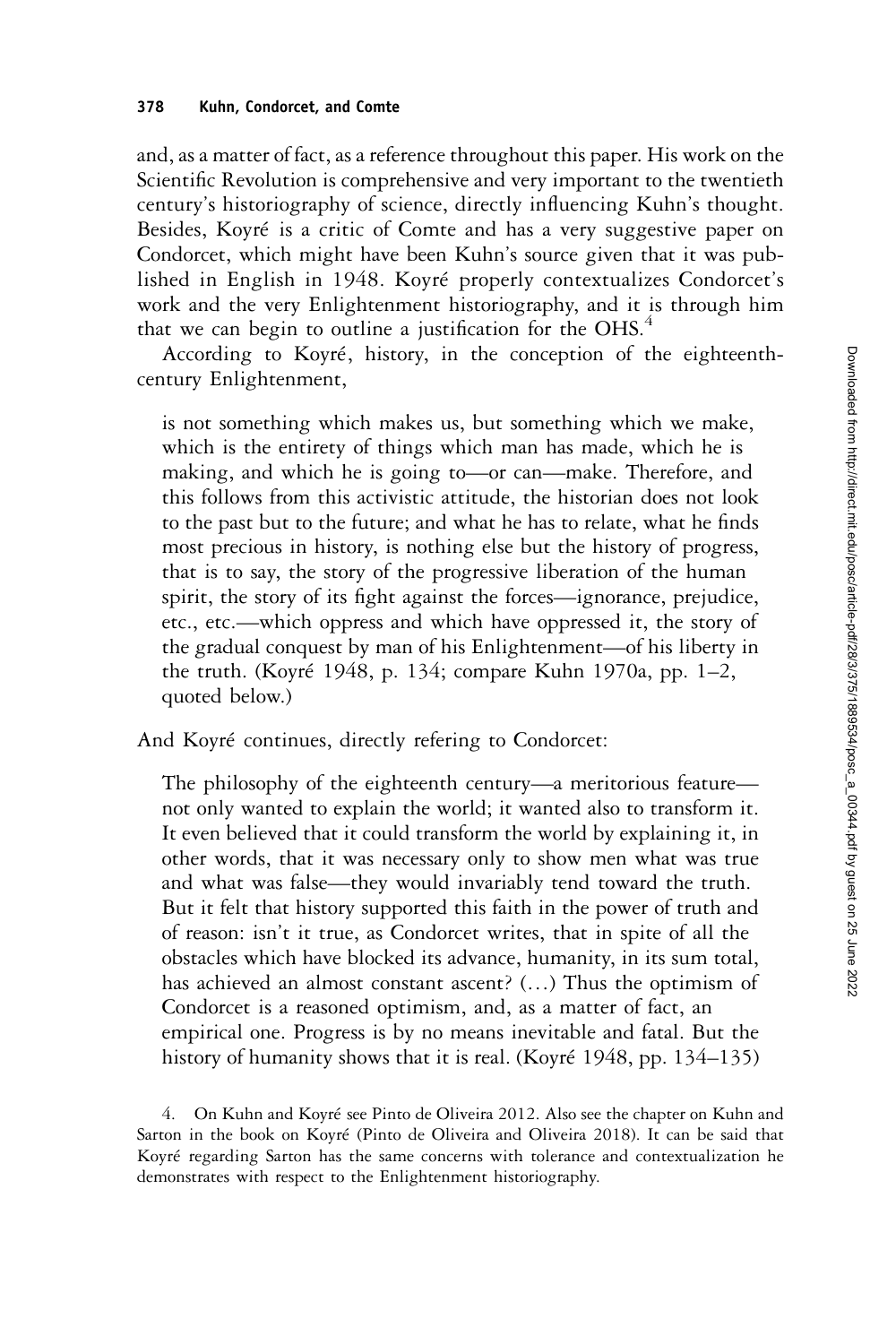Still according to Koyré, Condorcet, as a *philosophe* actively involved with the French Revolution, does not separate intellectual progress from moral progress. More than that, "he believes that intellectual progress implies and conditions moral progress" (Koyré 1948, p. 140; see also Condorcet 2011, p. 112). And the whole eighteenth century is delighted with Newton's progress in knowledge. Not only the philosophers of the French Enlightenment, such as Condorcet himself, Diderot, D'Alembert, and Voltaire (who wrote a successful work of disseminating Newton's Principia), but also Locke, Hume, and Kant. In this regard, Koyré writes elsewhere:

No wonder that (in a curious mingling with Locke's philosophy) Newtonianism became the scientific creed of the eighteenth century, and that already for his younger contemporaries, but especially for posterity, Newton appeared as a superhuman being who, once and for ever, solved the riddle of the universe. (…) Indeed, as Lagrange somewhat wistfully put it, there being only one universe to be explained, nobody could repeat the act of Newton, the luckiest of mortals.

Small wonder that, at the end of the eighteenth century, the century that witnessed the unfettered progress of Newtonian science, Pope could exclaim: "Nature and nature's laws lay hid in night: God said, Let Newton be! and all was light." (Koyré 1965, pp.  $18-19$ )<sup>5</sup>

It is in this historical context, the context of its genesis, that the OHS would be justified. Given the way science was then understood, the OHS would be justified as the general historiography of the eighteenth century is justified to Koyré, and even more since the "history of progress" precisely focuses on science (See Koyré 1948, p. 135, quoted above).

In other words: If, as Koyré says, the eighteenth century's historiography is justified as a way of writing history that takes into account the progress observed in society, the historiography of science would be justified in the same way, and *a fortiori* given the fact that it is particularly in science that the most expressive progress, cumulative progress, occurs. This seems to be the justification core of the OHS. Faced with the cumulative progress which was then observed in science, and upon which there was broad consensus, the historiography of science becomes the way of writing history of science that takes this cumulative progress as its leitmotif, its guiding principle.

5. Of course, Koyré does not fail to observe Newton's difficulties with his theory, such as with action at a distance (he does this even in the pages immediately preceding the passage quoted). The same is true regarding Kuhn (see, e.g., Kuhn 1970a, pp. 104–5).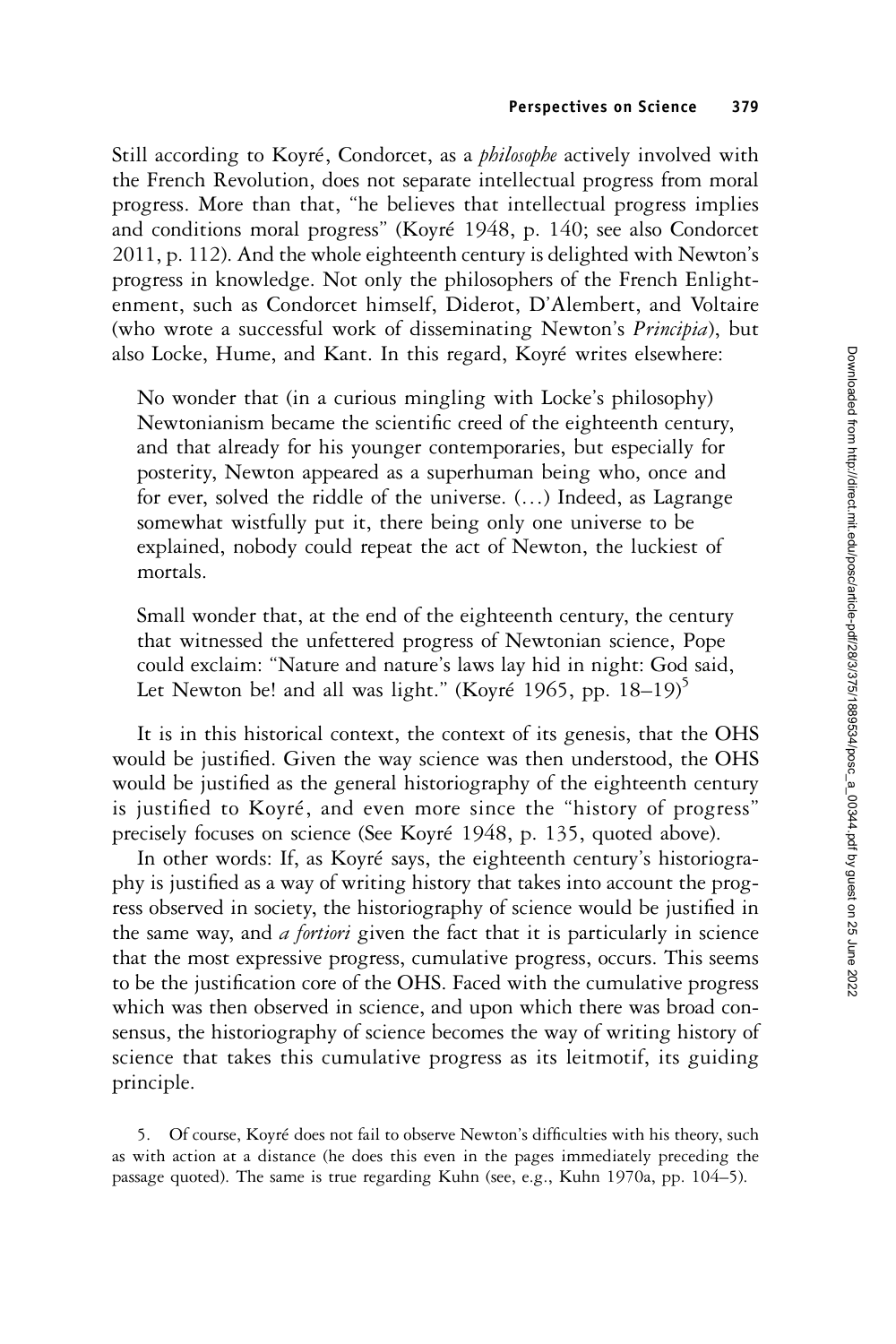#### 380 Kuhn, Condorcet, and Comte

The justification core would comprise the emergence and consolidation of the Newtonian theory, a period of about 100 years in the Enlightenment perspective. As Condorcet himself writes about Newton:

Thus we see man has at last become acquainted, for the first time, with one of the physical laws of the universe. Hitherto it stands unparalleled, as does the glory of him who discovered it. A hundred *years* of labour and investigation have confirmed this law, to which all the celestial phenomena are subjected, with an accuracy which may be said to be miraculous. Every time in which an apparent deviation has presented itself, the transient uncertainty has soon become a subject of new triumph to the science. (Condorcet 2011, p. 104, my emphasis $6$ 

This process (this "incontestable and even spectacular" progress) is traditionally associated with the autonomy of science and, consequently, of its own history and historiography, as Koyré points out. According to him, it is under the influence of eighteenth-century philosophy that history becomes a history of progress and so must be told:

In his beautiful account of the development of history—I refer again to the history of historians—Mr. Guerlac draws our attention to the widening scope of this subject in modern times, especially since the eighteenth century. (…) Under the influence of the philosophy of the enlightenment, history becomes that of "the progress of the human mind": let us remind ourselves of Condorcet whom, curiously, Mr. Guerlac has omitted to mention. Thus it is natural that it should have been during the eighteenth century that history of science, a field in which this progress was incontestable and even spectacular, constitutes itself as an independent discipline (Koyré 1963, p. 849; see also Koyré 1965, p. 19)<sup>7</sup>

And could one not think of an entirely natural expansion of the justification core, accompanying the very development of Newtonian science? Condorcet, as we have seen, writing at the end of the eighteenth century,

6. And D'Alembert writes that "le vrai système du monde a été connu, développé et perfectionné" ("the true system of the world has been known, developed and perfected") (D'Alembert 1986, p. 10. See the entire passage).

7. In an added note to this passage, Koyré writes: "Contrary to widespread opinion which regards it as anti-historical, it is the eighteenth century that gave birth to our historiography." On the idea of autonomy of science in the Enlightenment see Condorcet 2011, pp. 94, 111–112; Voltaire 1967, p. 194, 1977, pp. 1246–47 (letter 1028); D'Alembert 1986, pp. 38, 48–49. See also Casini 1983, chaps. II, IV.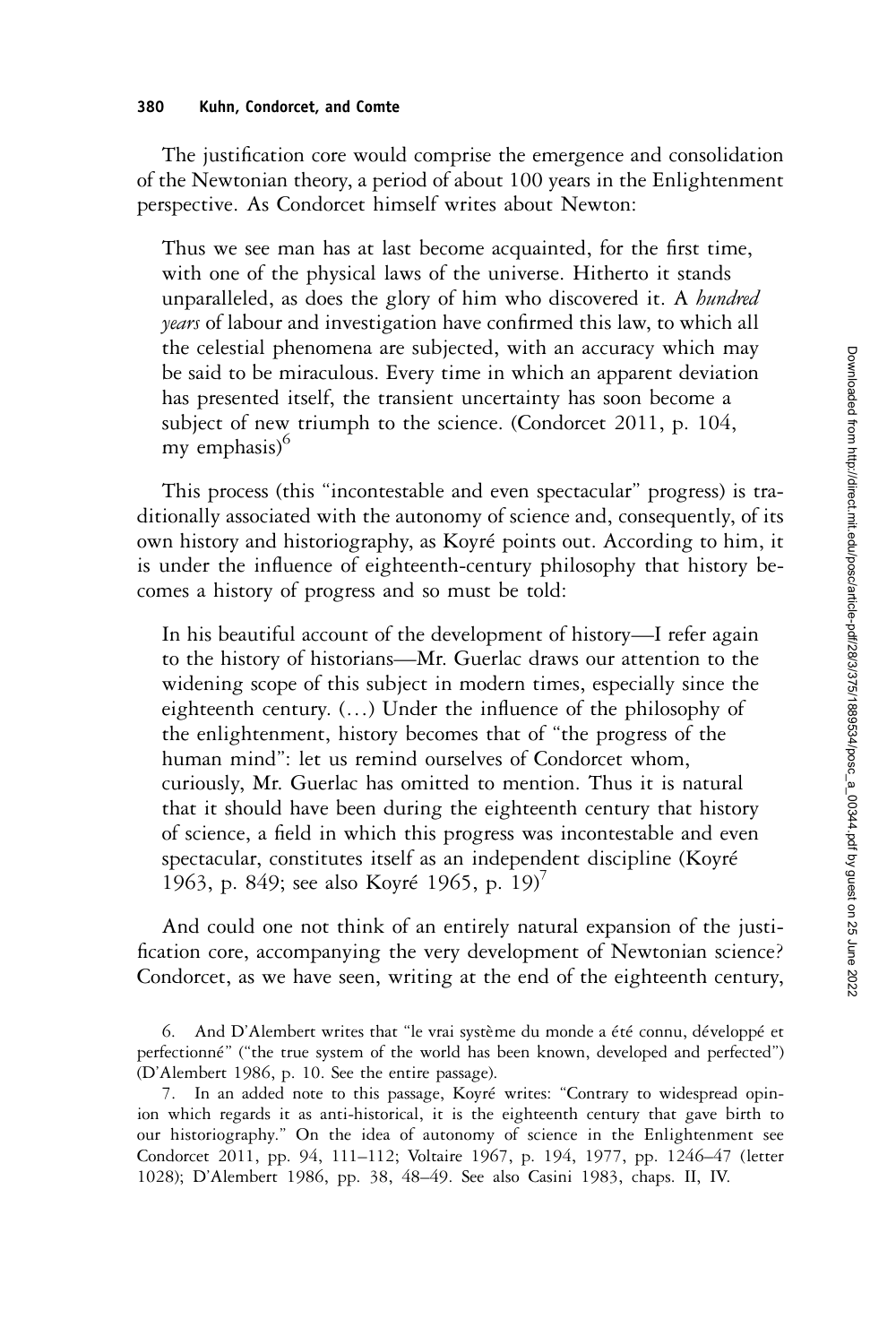speaks of 100 years. In the same sense, Koyré speaks about the more than 200 years of success in the Newtonian Studies:

Besides, all of us, or if not all still most of us, have been born and bred (…) in the Newtonian or, at least, a semi-Newtonian world, and we have all, or nearly all, accepted the idea of the Newtonian world machine as the expression of the true picture of the universe and the embodiment of scientific truth—this because for more than two hundred years such has been the common creed, the *communis* opinio, of modem science and of enlightened mankind. (Koyré 1965, p. 4)

Indeed, in the mid-nineteenth century, Auguste Comte refers to Newton with the same fervor as the Enlightenment thinkers, as, for example:

…the ultimate perfection of the positive system would be (if such perfection could be hoped for) to represent all phenomena as particular aspects of a single general fact—such as gravitation, for instance. (…) We say that the general phenomena of the universe are explained by it, because it connects under one head the whole immense variety of astronomical facts; exhibiting the constant tendency of atoms towards each other in direct proportion to their masses, and in inverse proportion to the squares of their distances. (Comte 1989, pp. 36 and 39)

Thus, the justification core of the OHS would comprise about 200 years: the 100 years of success—spoken of by Condorcet and other Enlightenment thinkers at the end of the eighteenth century—plus another 100 years of the nineteenth century. Nevertheless, the OHS does not present itself exclusively as the historiography of these 200 years of success. But if one can admit the core justification of the OHS based on the extraordinary success of Newton's theory in 200 years, how then could one assess the adequacy of the OHS beyond that period, both for the future and for the past?

Kuhn's reference to Comte, alongside Condorcet, can be considered here as a clue to understanding the expansion of the OHS and its intended justification. Comte, less historian than philosopher<sup>8</sup>, presents

<sup>8.</sup> As Cohen writes on Sarton and Comte: "Although he expressed an enormous admiration for Auguste Comte, founder of the positivist philosophy, and the man who—in Sarton's opinion—first conceived the subject of the history of science, he was also careful to point out that Comte did not really know science well and that his knowledge of the history of science was poor" (Cohen 1957, p. 298; see also Sarton 1948, p. 31).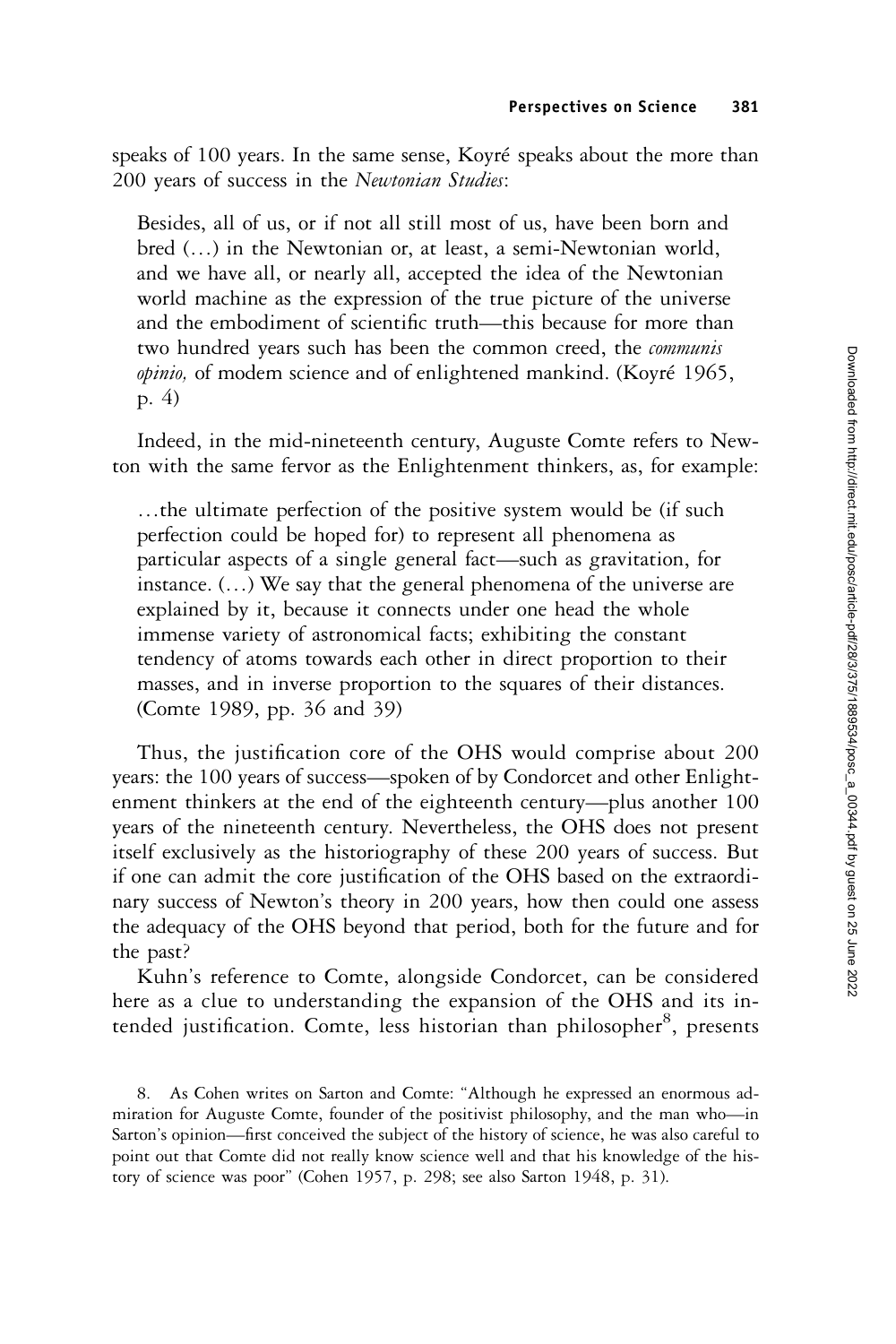Downloaded from http://direct.mit.edu/posc/article-pdf/28/3/375/1889634/posc\_a\_00344.pdf by guest on 25 June 2022 Downloaded from http://direct.mit.edu/posc/article-pdf/28/3/375/1889534/posc\_a\_00344.pdf by guest on 25 June 2022

in the nineteenth century his well-known law of the three stages. Enchanted with Newton, as pointed out, Comte seeks an emulation of the universal gravitation theory, presenting his philosophical conception as a general law of the historical development of knowledge (and of society). As Pietro Redondi writes:

Condorcet placed his philosophy of progress in a historical decor, but he did not elaborate the laws of progress (…). Comte had constructed a philosophical system which aspired to offer at the same time a philosophy of history and a logical coordination of the progress of scientific knowledge. (…) With Auguste Comte the history of science thus appeared as logical reconstruction, a rationale of scientific development based on a philosophy of history of an anachronic and finalist kind. (Redondi 1989, pp. 16–17)

Comte summarizes his own "law of the three stages" in these terms:

From the study of the development of human intelligence, in all directions, and through all times, the discovery arises of a great fundamental law, to which it is necessarily subject, and which has a solid foundation of proof, both in the facts of our organisation and in our historical experience. The law is this: that each of our leading conceptions—each branch of our knowledge—passes successively through three different theoretical conditions; the theological, or fictitious; the metaphysical, or abstract; and the scientific, or positive. In other words, the human mind, by its nature, employs in its progress three methods of philosophising, the character of which is essentially different, and even radically opposed: namely, the theological method, the metaphysical, and the positive. Hence arise three philosophies, or general systems of conceptions on the aggregate of phenomena, each of which excludes the others. The first is the necessary point of departure of the human understanding, and the third is its fixed and definitive state. The second is merely a state of transition. (Comte 1989, pp. 35–6)

Such "great fundamental law," which Comte claims to be as universal as Newton's law of gravitation, has given the traditional historian of science, or at least the positivist historian, a generalization, a basis for the extension in time of what I have called the justification core of the OHS.<sup>9</sup>

<sup>9.</sup> As Koyré says, according to Condorcet the history of humanity shows that progress is real but it "is by no means inevitable and fatal" (Koyré 1948, pp. 134–5).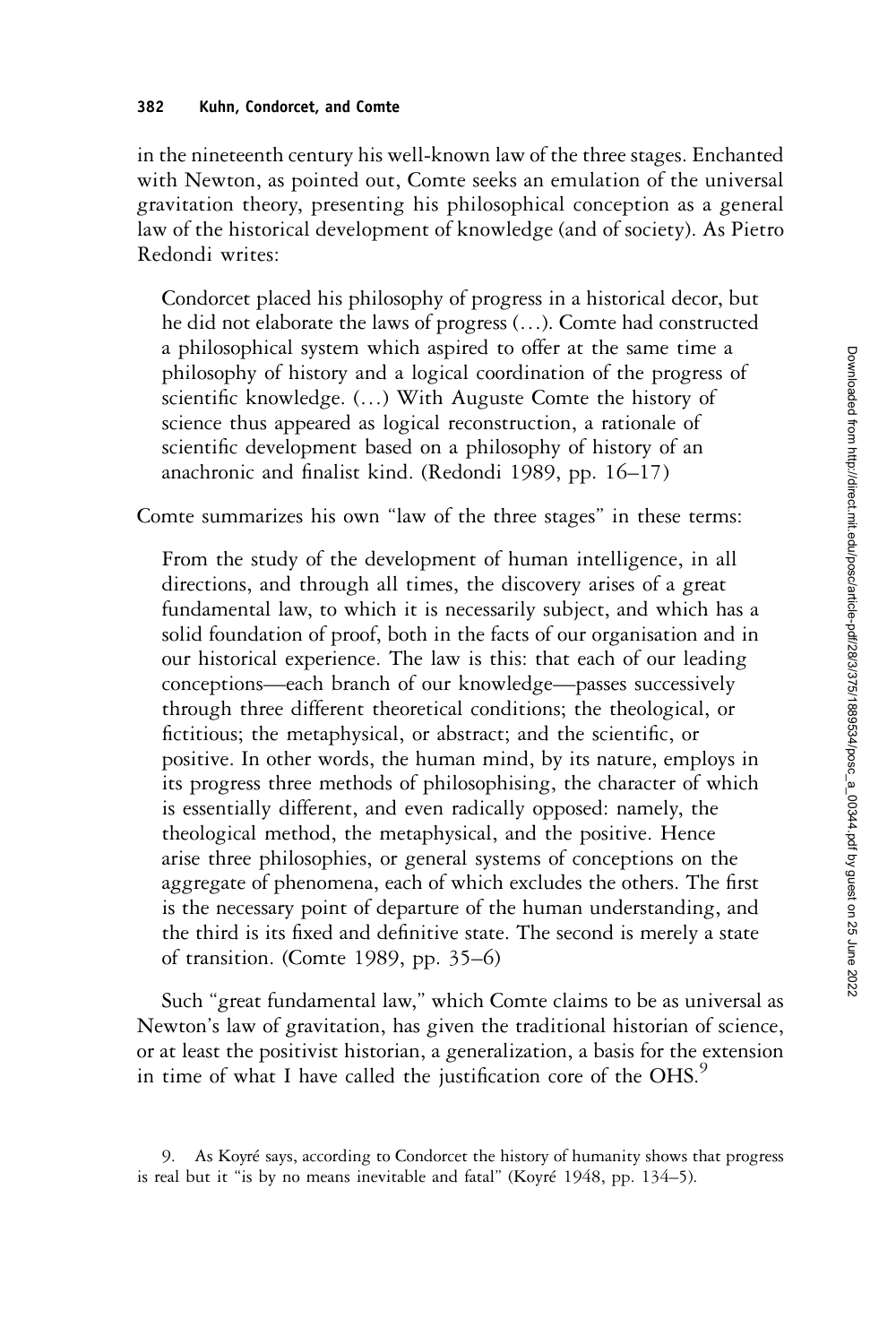Concluding this section, one can say that the Newtonian physics' extraordinary success has led to the idea of autonomy of science in relation to philosophy, by delimitating a territory of its own and a concept of science, which was identified with Newton's science. And this idea of autonomy of science ended up promoting the constitution of the history of science itself as an autonomous discipline (See Koyré 1963, p. 849, quoted above). This discipline, which we now identify as OHS, tells the story of how the extraordinary conquest of science happened. A science that, with Newton, as it was believed, "once and for ever, solved the riddle of the universe" (Koyré 1965, p. 18, in passage quoted above).

The OHS tells the story of the process known as the Scientific Revolution, the "history of progress" (Koyré), the history of man's struggle to conquer science against ignorance and superstition, as Kuhn said in Struc*ture* (Kuhn 1970a, pp. 1–2, quoted in the next section). Or the history of overcoming the stages of religion and metaphysics, in Comte's terms, with emphasis on the episodes that contributed to the achievement of the scientific or positive stage, which he regarded as excluding and definitive.<sup>10</sup>

The OHS would be questioned by a competing historiography, the NHS, only at a time when Newtonian science would not be seen with the same eyes, due to a rupture as represented by the theory of relativity. But it is necessary to remember, as Kuhn does in Structure, that classical physics at that time was still considered by some interpreters as a special case of contemporary physics (see below). This is to say that these interpreters did not conceive a rupture between Einstein's physics and Newton's—which would extend the reach of OHS by also including the twentieth century as part of the cumulative development of science.

### 3. Kuhn's Critiques of OHS

One can say that Kuhn proposes his NHS essentially as a positive counterposition to two negative aspects he saw in the OHS. Firstly, whiggism or anachronism. Secondly, what can be called, for lack of a better denomination, false reduction or false compatibility between theories.<sup>11</sup>

With regard to whiggism or anachronism, Kuhn writes in *Essential* Tension that the aim of the older histories of science "was to clarify and deepen an understanding of *contemporary* scientific methods or concepts

<sup>9.</sup> As Koyré says, according to Condorcet the history of humanity shows that progress is real but it "is by no means inevitable and fatal" (Koyré 1948, pp. 134–5).

<sup>10.</sup> For an interpretation from the NHS perspective, see, for example, Koyré 1971, p. 254.

<sup>11.</sup> I do not include here Kuhn's considerations that I have associated in Pinto de Oliveira 2012 with the genesis of the NHS. They will be discussed in a further paper on the justification of the NHS.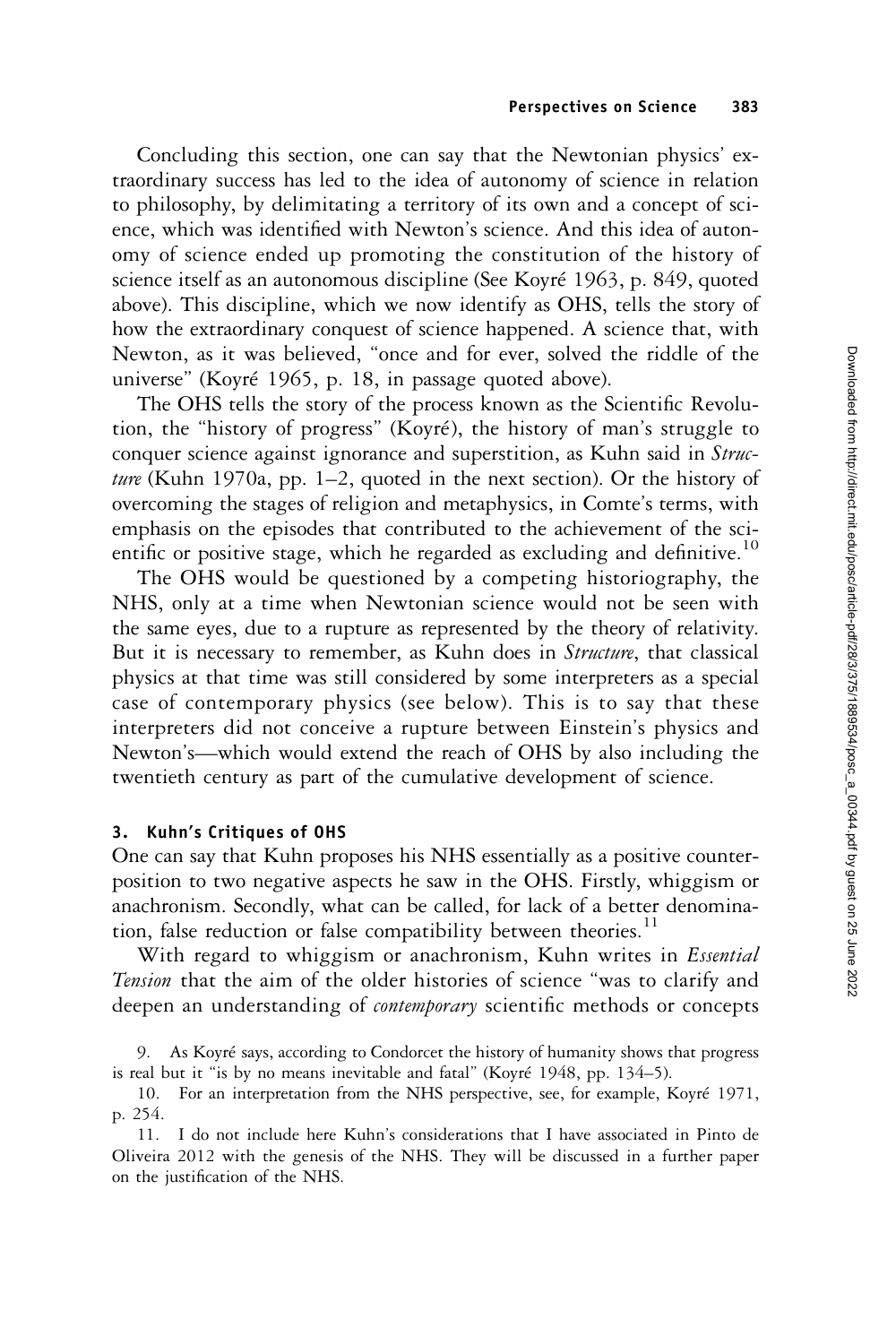by displaying their evolution." To this end, the historian "described when, where, and how the elements that in his day constituted its subject matter and presumptive method had come into being" (Kuhn 1977, p. 107; see also Hoyningen-Huene 2012). And Kuhn is even more explicit in a well-known passage of *Structure*:

If science is the constellation of facts, theories, and methods collected in current texts, then scientists are the men who, successfully or not, have striven to contribute one or another element to that particular constellation. Scientific development becomes the piecemeal process by which these items have been added, singly and in combination, to the ever growing stockpile that constitutes scientific technique and knowledge. And history of science becomes the discipline that chronicles both these successive increments and the obstacles that have inhibited their accumulation. (Kuhn 1970a, pp. 1–2; see the entire paragraph)

In opposition to this, the NHS would naturally offer a non-whiggish approach, a contextualized reading of historical texts. Kuhn directly compares the two approaches in another well-known passage of Structure:

Rather than seeking the permanent contributions of an older science to our present vantage, they attempt to display the historical integrity of that science in its own time. They ask, for example, not about the relation of Galileo's views to those of modern science, but rather about the relationship between his views and those of his group, i.e., his teachers, contemporaries, and immediate successors in the sciences. Furthermore, they insist upon studying the opinions of that group and other similar ones from the viewpoint—usually very different from that of modern science—that gives those opinions the maximum internal coherence and the closest possible fit to nature. (Kuhn 1970a, p. 3) $^{12}$ 

With respect to what I consider Kuhn's second main critique of the OHS—the critique to false reduction or false compatibility between theories—Kuhn expresses it directly through the relations between Newton and Einstein's theories. He writes in *Structure* that the logical positivist interpretation

12. And that is, according to Kuhn, what Koyré exemplarily does (Kuhn 1970b, p. 68, 1970a, p. 3). On Kuhn and Koyré, see Pinto de Oliveira 2012, especially sections 3 and 4.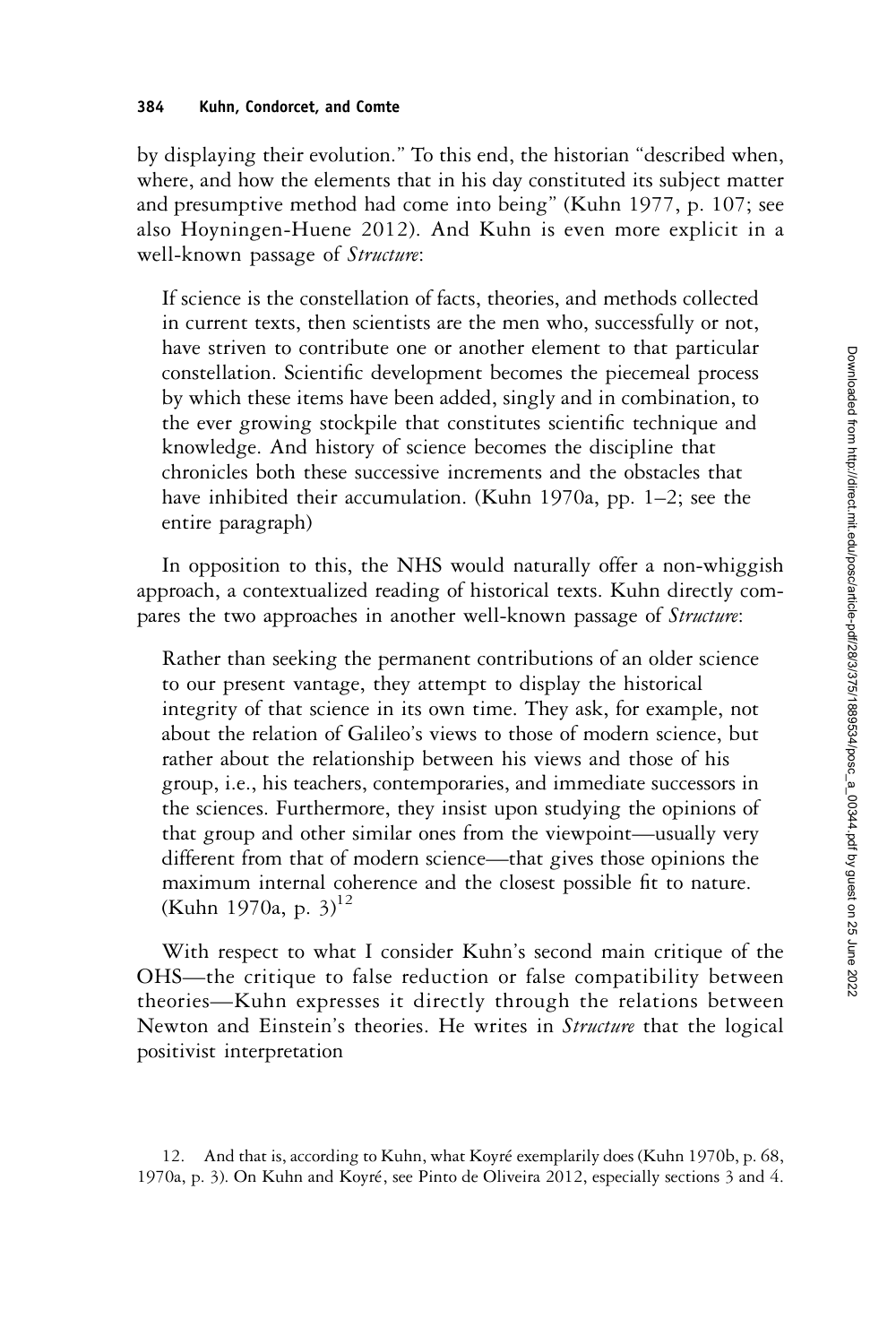would restrict the range and meaning of an accepted theory so that it could not possibly conflict with any later theory that made predictions about some of the same natural phenomena. The bestknown and the strongest case for this restricted conception of a scientific theory emerges in discussions of the relation between contemporary Einsteinian dynamics and the older dynamical equations that descend from Newton's Principia. (…) The gist of these objections can be developed as follows. Relativistic dynamics cannot have shown Newtonian dynamics to be wrong, for Newtonian dynamics is still used with great success by most engineers and, in selected applications, by many physicists. (…) For example, if Newtonian theory is to provide a good approximate solution, the relative velocities of the bodies considered must be small compared with the velocity of light. Subject to this condition and a few others, Newtonian theory seems to be derivable from Einsteinian, of which it is therefore a special case. But, the objection continues, no theory can possibly conflict with one of its special cases. (Kuhn 1970a, pp. 98–9)

This seems to have been the interpretation that prevailed during Kuhn's formative years as a physicist at Harvard, or at least until 1947. I say this because Kuhn states in the introduction to The Essential Tension that he discovered his "first scientific revolution" that year when investigating, from a historical point of view, the relationships between Aristotle's physics and Galileo's and Newton's theories (Kuhn 1977, p. xiii). In Structure, however, he already has a critical perspective on the relationship between Newton and Einstein and replies:

Though an out-of-date theory can always be viewed as a special case of its up-to-date successor, it must be transformed for the purpose. And the transformation is one that can be undertaken only with the advantages of hindsight, the explicit guidance of the more recent theory. Furthermore, even if that transformation were a legitimate device to employ in interpreting the older theory, the result of its application would be a theory so restricted that it could only restate what was already known. Because of its economy, that restatement would have utility, but it could not suffice for the guidance of research. (Kuhn 1970a, pp. 102–103)<sup>13</sup>

<sup>13.</sup> See also pp. 139–40 on Galileo-Newton relation.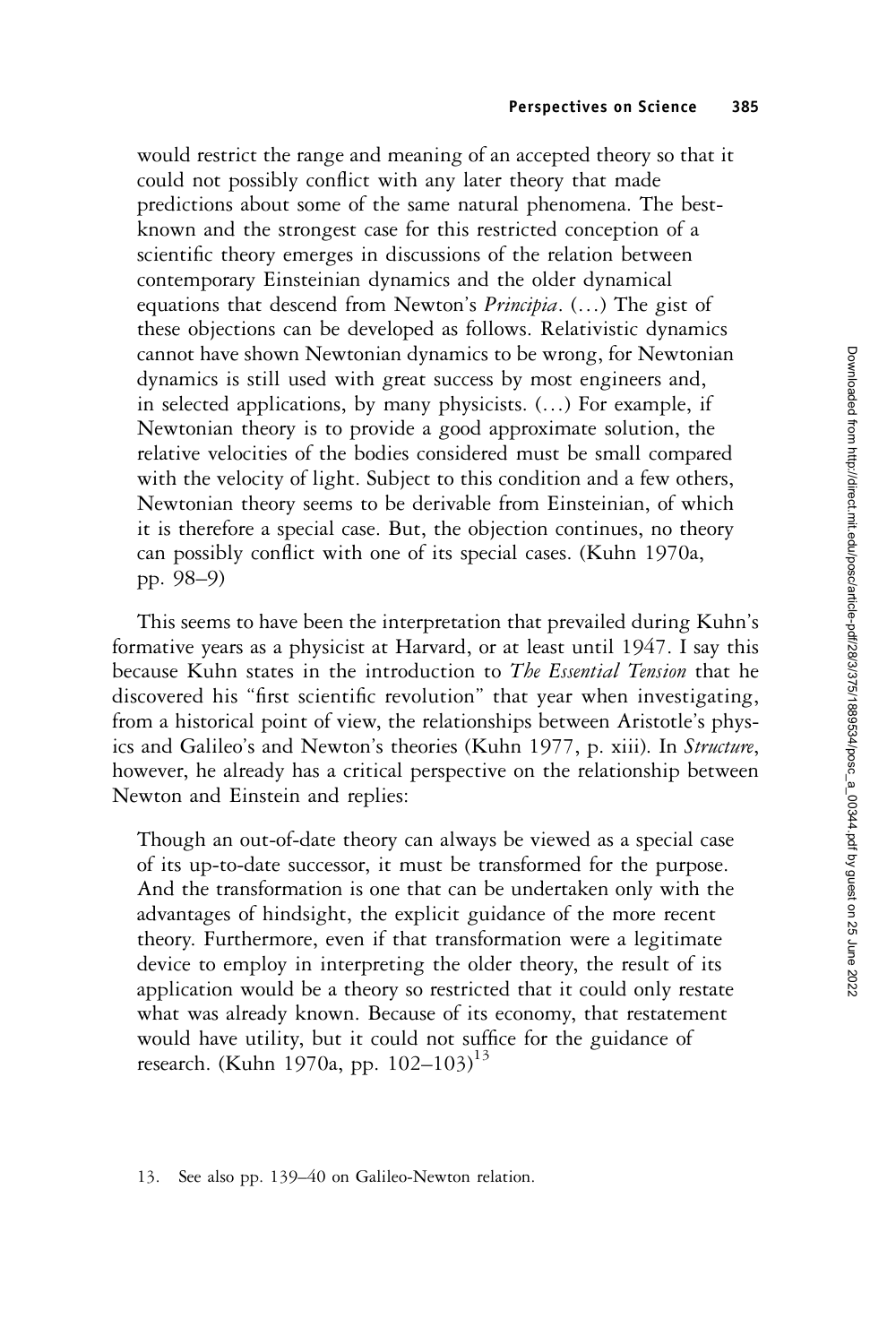Kuhn explicitly refers only to Philip Wiener, who is not an historian, as an example of the traditional conception (Kuhn 1970a, p. 98n2). But he could also criticize an historian for defending such a position. In a passage from the preface to the first edition (1954) of his book on the Scientific Revolution (and, very significantly, excluded from the second edition, published 30 years later), Rupert Hall writes:

However great the revision of ideas of matter, time, space and causality enforced during the last half-century, it was a revision of the content, not the structure of science. In its progress since 1800 the later discoveries have always embraced the earlier: Newton was not proved wrong by Einstein, nor Lavoisier by Rutherford. The formulation of a scientific proposition may be modified, and limitations to its applicability recognized, without affecting its propriety in the context to which it was originally found appropriate. (Hall 1954, p. xiii).<sup>14</sup>

Although Hall maintains this position in 1954, Koyré writes in 1951 from a different point of view, closer to Kuhn's Structure:

We no longer live in the world of Newtonian ideas, nor even of Maxwellian ideas. That is why we are able to look at them from within and from outside, to analyze their structures, to perceive the causes of their insufficiencies. We are better equipped to understand the sense of medieval speculation about the composition of the continuum and the "latitude of forms", the evolution of the structure of mathematical and physical thought over the last century in its effort to create new forms of reasoning, and the critique of the intuitive, logical, and axiomatic foundations of its validity. (Koyré 1973, p. 15; see the entire passage, pp.  $14-15$ <sup>15</sup>

Reviewing Kuhn's two critiques of the OHS, we might be inclined to say that they do not contemplate what I considered the justification core of

14. Hall's work is cited in *Structure* (p. 67n1), but Kuhn refers to another passage and to another subject (the Copernican revolution).

15. Nous ne vivons plus dans le monde des idées newtoniennes, ni même maxwelliennes, et de ce fait nous sommes capables de les envisager à la fois du dedans et du dehors, d'analyser leurs structures, d'apercevoir les causes de leurs défaillances comme nous sommes mieux armés pour comprendre et le sens des spéculations médiévales sur la composition du continu et la "latitude des formes," et l'évolution de la structure de la pensée mathématique et physique au cours du siècle dernier dans son effort de création de formes nouvelles de raisonnement, et son retour critique sur les fondements intuitifs, logiques, axiomatiques de sa validité.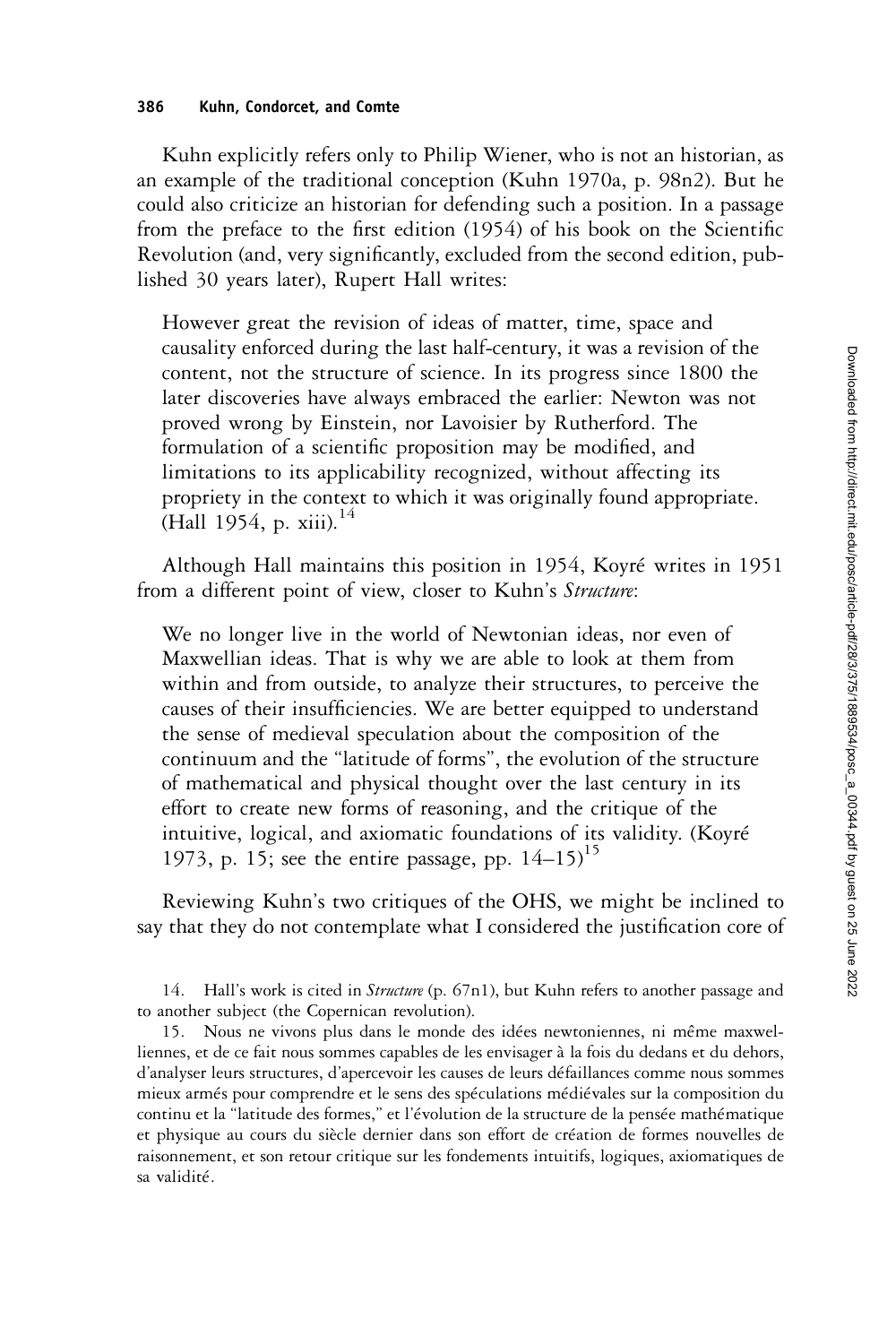the OHS, in the sense that one can say that the OHS, on the one hand, and the NHS of normal periods, on the other, converge or overlap as a history of cumulative progress. That is, Kuhn would reject the projection of the justification core in the past (the first critique) and its extension to the future (the second critique), but not the core itself.

Condorcet himself may be summoned to a rapprochement between the justification core of the OHS and Kuhn's concept of normal science. In the passage quoted above, in which he says that a hundred years of work have confirmed Newton's law, Condorcet also points out that "every time in which an apparent deviation has presented itself, the transient uncertainty has soon become a subject of new triumph to the science" (Condorcet 2011, p. 104). And ahead he states:

Natural philosophy, gradually delivered from the vague explanations of Descartes, in the same manner as it before was disembarrassed from the absurdities of the schools, is now nothing more than the art of interrogating nature by experiment, for the purpose of afterwards deducing more general facts by computation. (…) so that philosophy is not only enriched every day with new truths, but the truths already known have been more exactly ascertained; so that not only an immense mass of new facts have been observed and analysed, but the whole has been submitted in detail to methods of greater strictness. (Condorcet 2011, pp. 105–106, my emphasis; see also p. 133)

Kuhn, in his turn, in dealing with normal science in Structure, makes extensive use of the case of Newtonian theory. According to him, "no other work known to the history of science has simultaneously permitted so large an increase in both the scope and precision of research" (Kuhn 1970a, p. 30). This development was a task of Newtonian normal science, which advanced in the nineteenth century (see Kuhn 1970a, pp. 30–34).

Thus, Condorcet presents a description that could be considered typical of the development of a Kuhnian normal science. So Kuhn, at least in principle, could not refuse what we have called the justification core of the OHS, about two hundred years of success, corresponding to the development of what would be Newtonian normal science.

However, although Kuhn does not expressly refer to it in *Structure*, it is possible to show that he also makes serious restrictions to the justification core of the OHS. He seems to reject the idea that it can be understood as the history or description of Newtonian normal science. Essentially, what Kuhn writes about Einstein and Newton's physics in *Structure* would apply to the relationship between the NHS and the OHS: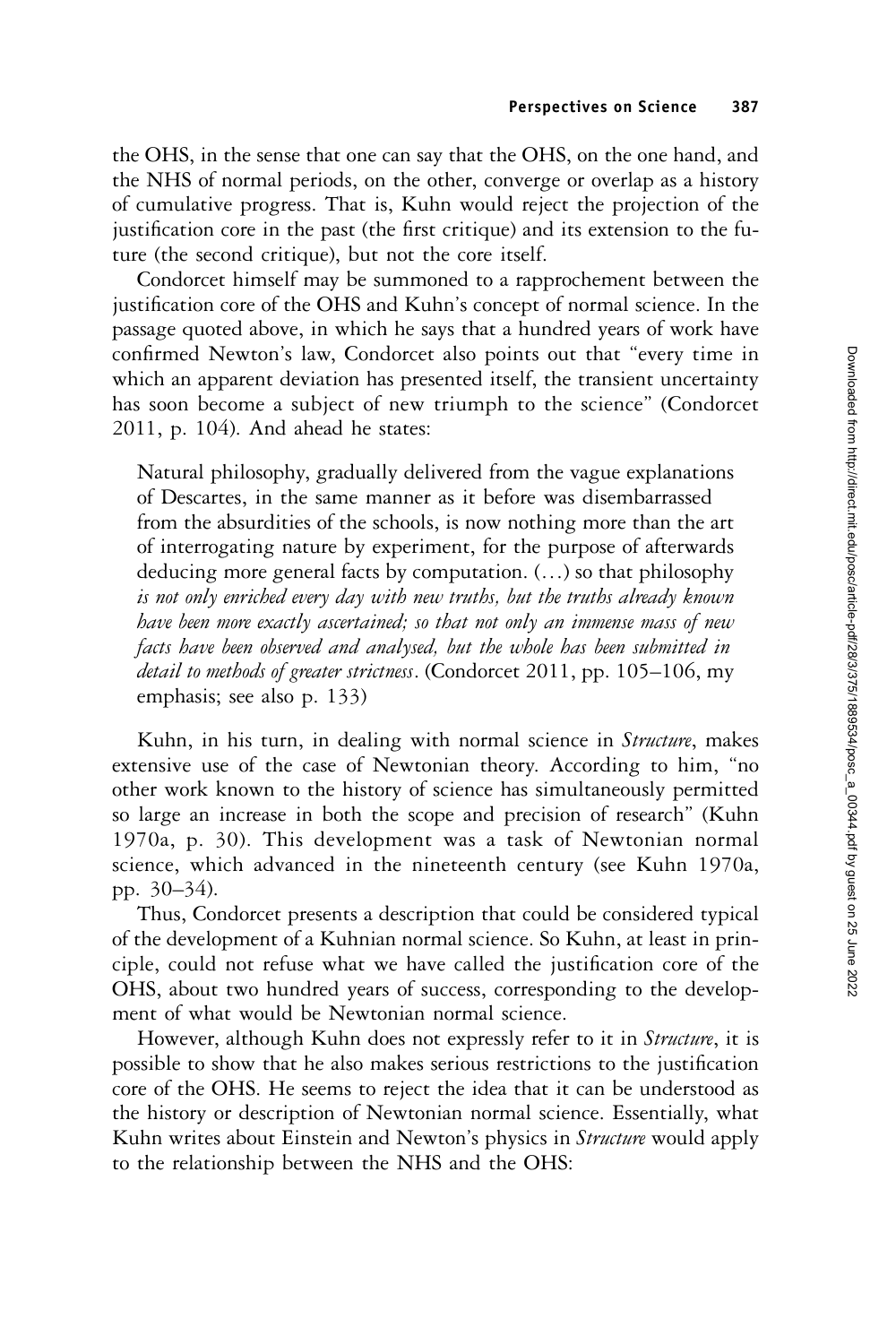Though an out-of-date theory can always be viewed as a special case of its up-to-date successor, it must be transformed for the purpose. And the transformation is one that can be undertaken only with the advantages of hindsight, the explicit guidance of the more recent theory. (Kuhn 1970a, pp. 102–103)

In later texts he seems to reject the idea that the justification core of the OHS can be understood as the history or description of Newtonian normal science. He says in *Encounter* that for long years the scientific development was viewed as the routine result of applying "the scientific method" (Kuhn 1970b, p. 67). In another text from the same period, reinforcing the quotation marks in "the scientific method," Kuhn even speaks of "the myth of method" (Kuhn 1977, p. 150).<sup>16</sup>

When he uses this expression, he disqualifies the OHS, not only as being incapable of dealing specifically with normal Newtonian science, but also because of its inability to account for the development of science as a whole. He speaks of "the myth of method" precisely to restrict OHS's idea that the Scientific Revolution would mean the ultimate conquest of the scientific method. And it would then be necessary to refer explicitly to the NHS perspective to determine the cut, establish the *mutatis mutandis* adequacy limit of traditional historiography. It would apply to normal Newtonian science only at the given limit and with the constraints determined by the NHS.

Thus, Kuhn's general critique of the OHS is completed by denial of the very justification core of the OHS. Kuhn denies that the OHS would be a special case of the NHS, that the core should be viewed *simpliciter* as the Newtonian normal science. For Kuhn, the OHS sees the Newtonian science superlatively as the science (and the conquest of the scientific method) and recognizes it as the culmination of the Scientific Revolution, not as a scientific revolution among others scientific revolutions.

#### 4. Final Considerations

Kuhn does not seem to do justice to the OHS when he calls it unhistorical, suggesting a summary disqualification in the face of the NHS, which would be effectively historical. As Cassirer (to whom Koyré refers in his paper on Condorcet) observes regarding the vision of romanticism about the eighteenth century:

16. This idea is amplified in a long passage of The Road since Structure, of which a partial quotation does not avail (see Kuhn 2000, pp. 107–109, 119).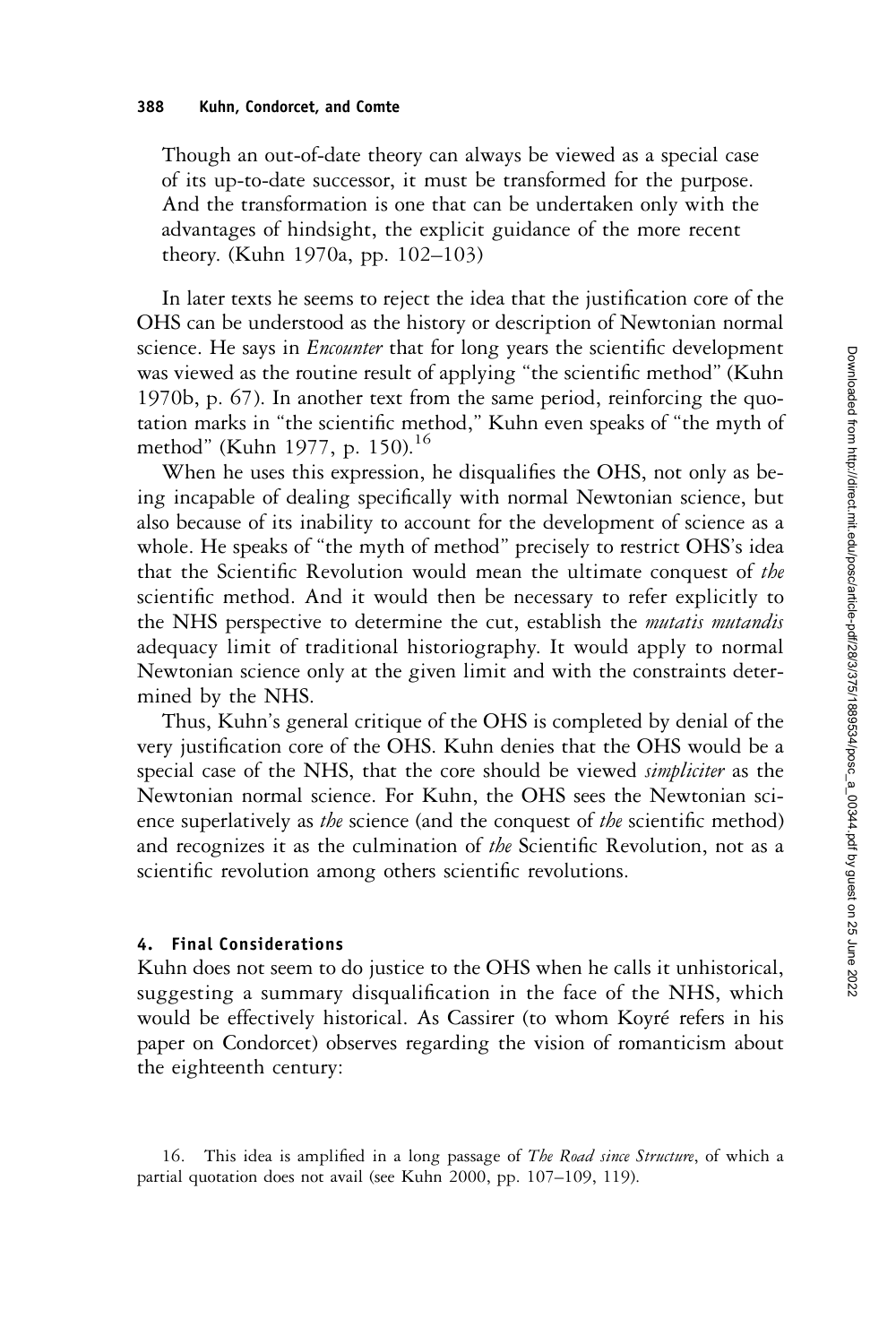The common opinion that the eighteenth century was an "unhistorical" century, is not and cannot be historically justified. This opinion is rather a battle cry coined by the Romantic Movement when it entered the field against the philosophy of the Enlightenment. (…) This movement, which devotes itself so wholeheartedly to the past in order to grasp its pristine reality, fails to live up to its ideal when it encounters that past with which it is still in direct contact. The principle which it establishes for the historically remote proves unmanageable when applied to the immediate past. Romanticism was historically blind to the generation of its own fathers. It never attempted to judge the Enlightenment by its own standards, and it was unable to view without polemical bias the conception of the historical world which the eighteenth century had formulated. (Cassirer 1951, pp. 197–8)

Despite his concerns with contextualization as a historian, Kuhn, absorbed in his campaign in favor of the NHS, does not seem to give proper attention to the historical context of OHS. He could be a victim of historical blindness, as Cassirer puts it, or, getting to a more specific diagnosis, historical presbyopia, which refers to the difficulty of seeing up close. He himself seems to admit this when he writes about another subject (the isolation of the history of science from general history as disciplines):

My topic is one I have lived with rather than studied. The data I bring to its analysis are correspondingly personal and impressionistic rather than systematic (…). Partisanship I shall try to avoid, but without hope of entire success, for I take up the subject as an advocate, a man much concerned with some central impediments to the development and exploitation of his special field. (Kuhn 1977, p. 128)

It is not very interesting, in this context, to discuss whether Kuhn is a romantic or not, as David Bloor suggests (Bloor 1991, p. 62; see also Pinto de Oliveira 2012, p.121). Both Kuhn and the romantics seem to have a common, more general type of blindness or historical presbyopia that would affect all historical agents involved in a debate or who are interested in the results of the ongoing historical process. They are in direct dispute with their interlocutors and do not act towards them in a manner consistent with their general discourse.

And more than that, it should be remembered that in Structure Kuhn writes:

Like the choice between competing political institutions, that between competing paradigms proves to be a choice between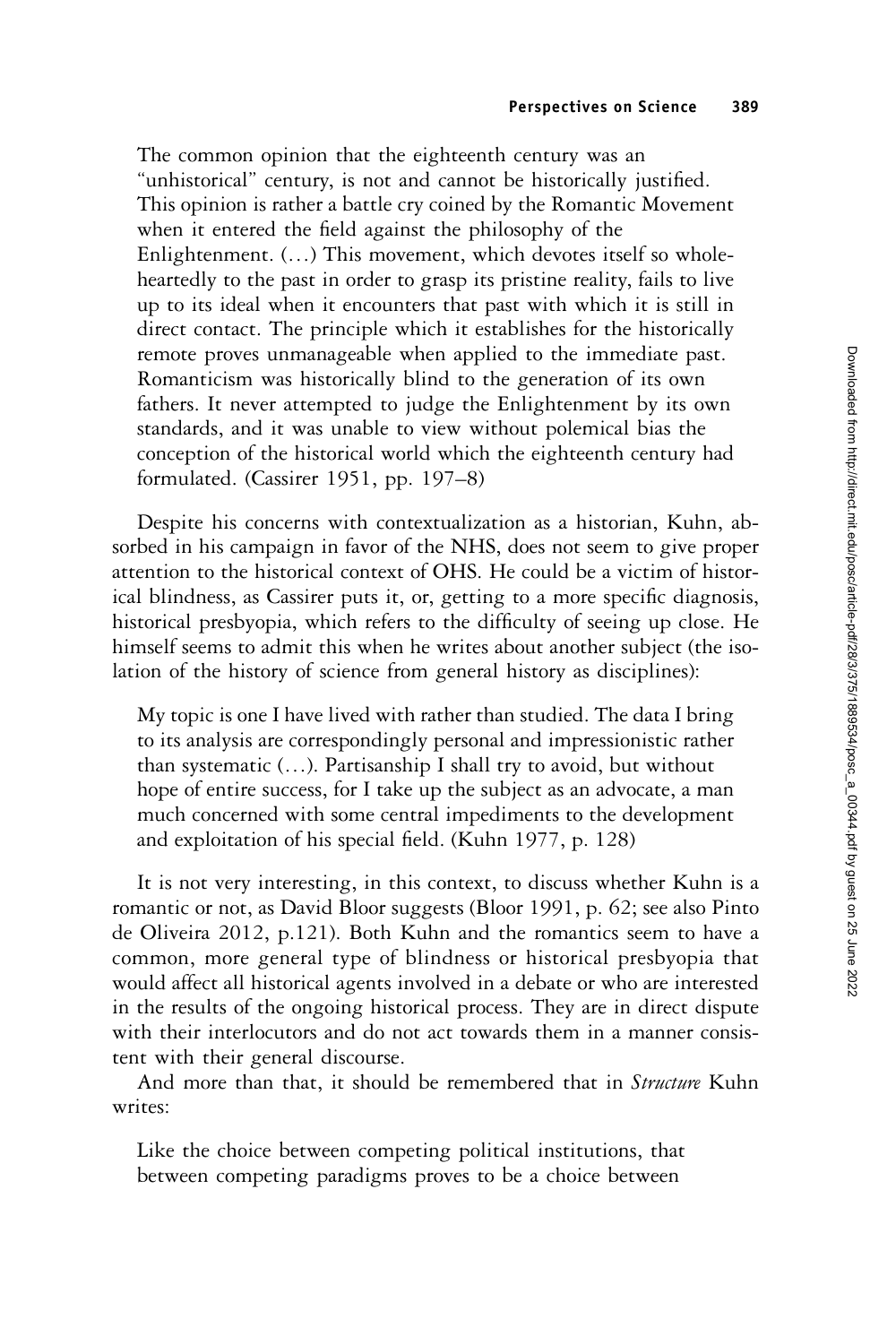incompatible modes of community life. Because it has that character, the choice is not and cannot be determined merely by the evaluative procedures characteristic of normal science, for these depend in part upon a particular paradigm, and that paradigm is at issue. When paradigms enter, as they must, into a debate about paradigm choice, their role is necessarily circular. Each group uses its own paradigm to argue in that paradigm's defense. The resulting circularity does not, of course, make the arguments wrong or even ineffectual. (Kuhn 1970a, p. 94)

While it may be said that some historical presbyopia has been manifested in the case of the historiographies of science, I think it is fairer to say that Kuhn, when he considers the OHS as unhistorical, is in fact pronouncing himself from the point of view of the NHS. Perfectly inserted in the context of the passage just quoted, Kuhn would only be stating his own "paradigm" (as romantics did with theirs). The OHS is unhistorical in the perspective of the NHS. This means, as we have already pointed out, that Kuhn disqualifies the anachronism of the projection into the past, the extension to the future of the justification core, and the very core of the OHS.

Thus, if the OHS has the right, in its own view, to be "whiggish" (with quotation marks, because from its point of view there is a continuity of past and present, strict cumulative progress in science), Kuhn has the right, from the NHS's point of view, to consider the OHS as unhistorical.

Therefore, it would not be a psychological issue, from mere human fallibility—the inability of the historical agent to elevate reason above his interests (historical presbyopia)—, but from something broader and more complex (see Kuhn 2000, p. 108). What happens in science, according to Kuhn, is that the use of the paradigm to defend the paradigm is an inseparable part of the complex situation of choice (between incommensurable theories).

And one can observe, in the historiography of science as well, with all its consequences, a new instance of inter-theoretical incommensurability.<sup>17</sup> A critique of Kuhn by the Popperian Gerard Radnitzky reveals the nature of the inter-theoretical rupture in the historiography of science. He does not deny the fact that Kuhn does justice to what he calls "obvious sense of historicity" but maintains that Kuhn does not recognize the historicity proper to science. Radnitzky writes:

<sup>17.</sup> Kuhn himself says of a "historiografical revolution" (see section 1 above). On incommensurability and Kuhn's use of the concept out of the context of science see Oberheim and Hoyningen-Huene 2018 (section 2.2.4) and Pinto de Oliveira 2017.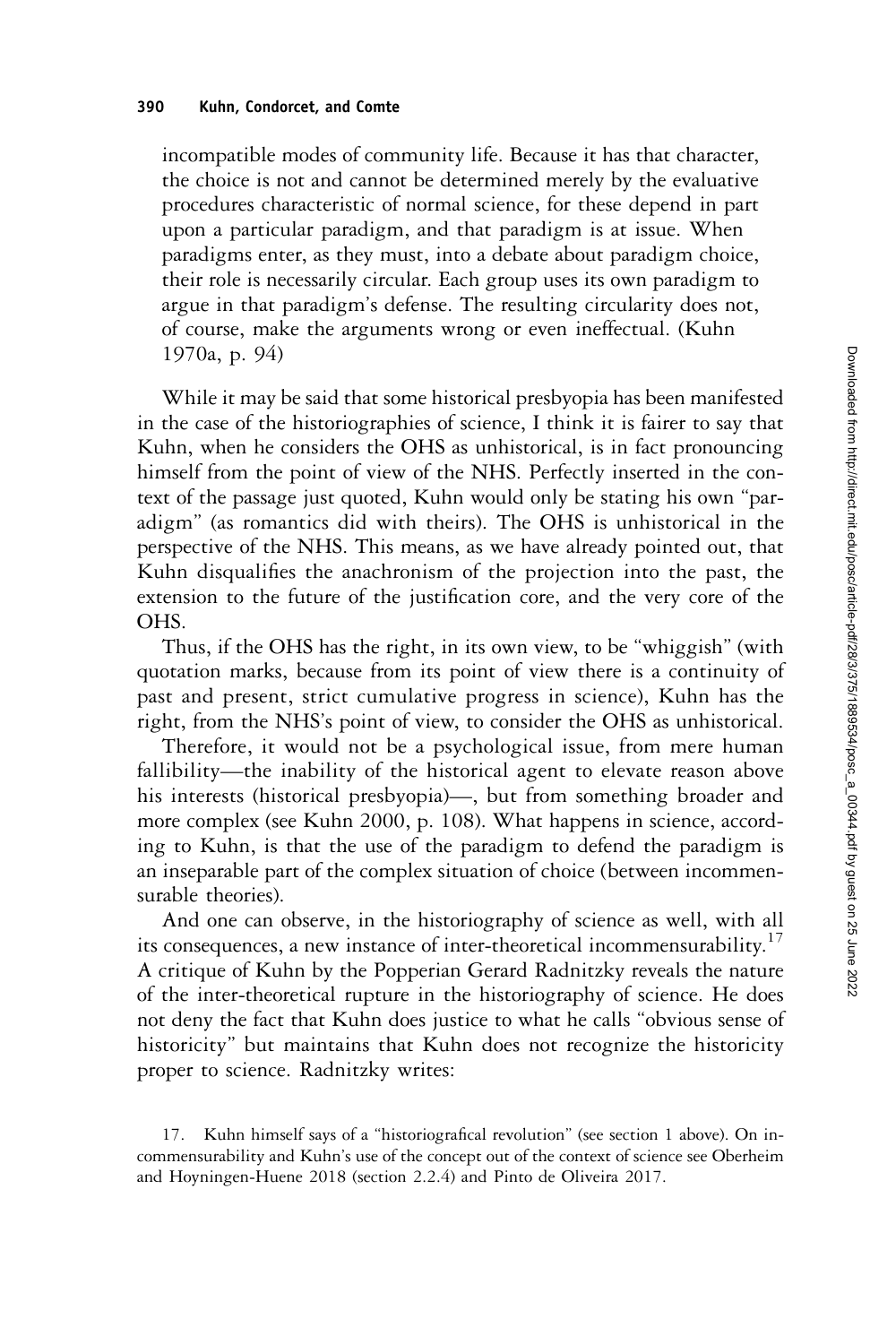Like any human activity, scientific research has a historical dimension, it is changing and it is contingent (…) This is a trivial observation. Over and above this obvious sense of historicity science is a historical phenomenon in a deeper sense, a sense in which art, literature, political institutions etc. are not. Science aims at cognitive progress, at the growth and improvement of knowledge, and the idea of cognitive progress is constitutive of the meaning of science. Moreover it is the only field where there can be no doubt that there has been and is progress. The relationship between the passage of time and the growth of knowledge is not a random affair (Radnitzky 1982, pp. 55–56, my emphasis).

Radnitzky respectively speaks of "trivial historicity" and "essential historicity," a superficial sense and a deeper sense of historicity (pp. 63, 71), and this conception is counterposed by Kuhn's following passage in *Essen*tial Tension:

Seen through their writings [new historians' ones], science is not the same enterprise as the one represented in either of the older traditions. For the first time it has become potentially a fully historical enterprise, like music, literature, philosophy, or law. (Kuhn 1977, p. 150, my emphasis) $18$ 

Thus, from Kuhn and other new historians' standpoint, science is not "superlunary," to use the picturesque expression of Aristotle's cosmology, and should be treated without privilege, in the same way as the other ("sublunary") disciplines.<sup>19</sup> In fact, the NHS is not *stricto senso* a new historiography. It is the same historiography used for other disciplines, which in the twentieth century begins to be applied to science as well. In fact, it is the 'old' historiography of science that presents itself as new among the historical disciplines, defined by a new and very special type of object: science. Science would be a privileged discipline from the epistemological point of view, the natural place of objectivity, rationality and progress, and thus deserving of an equally special historiography, a special way of telling its history.

<sup>18.</sup> About the relation of science to art and other disciplines, see Pinto de Oliveira 2017.

<sup>19.</sup> "According to Aristotle, the underside of the sphere of the moon divides the universe into two totally disparate regions, filled with different sorts of matter and subject to different laws. The terrestrial region in which man lives is the region of variety and change, birth and death, generation and corruption. The celestial region is, in contrast, eternal and changeless" (Kuhn 1995, p. 91).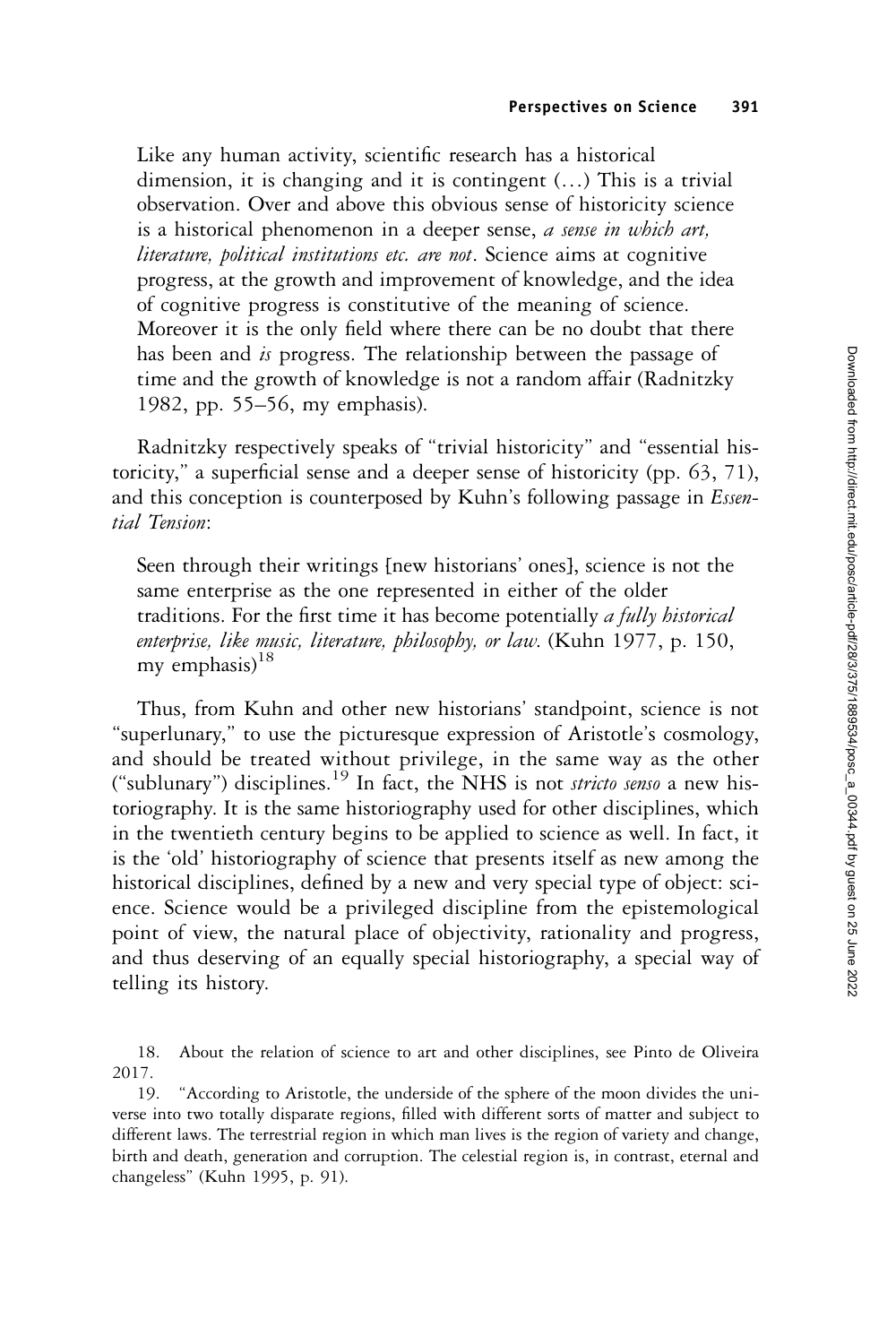#### 392 Kuhn, Condorcet, and Comte

We must go back to what was exposed in section 2 of this article to understand this idea in its proper context. We have seen that, given the extraordinary success of Newton's physics, Condorcet and others speak in the eighteenth century of an autonomy of science in relation to philosophy. And Comte and the positivists, in the following century, speak of the emergence of the "scientific or positive stage," definitively overcoming, as Comte stresses, the religious and metaphysical stages of human knowledge.

We can say that for Kuhn the idea of science does not imply that philosophy (or metaphysics) lagged behind, as an outdated stage of the development of knowledge. There is no autonomy of science in relation to philosophy in the face of the success of Newton's theory. There is a reversal from this perspective in twentieth-century science. In fact, for Kuhn, science is, as it was in the seventeenth and eighteenth centuries, embedded in philosophy. Not in its more pragmatic institutional aspects, of course, but from an epistemological point of view.20 This is also what Koyré thinks, as can be seen in the book by Gérard Jorland, significantly named La Science dans la Philosophie.<sup>21</sup> Jorland writes:

The unity of thought, as conceived by Koyré in his study on scientific revolution of the seventeenth century, is the meeting or a mixture of science, philosophy, and theology, that is, of physics, metaphysics, and theology. What positivism establishes in history as stages or states of development of thought, Alexandre Koyré gathers as a unit. The principle of all his investigations is, therefore, an antipositivist principle. (Jorland 1981, p. 50)

And Koyré himself writes in a text in which he criticizes the positivist Philip Frank:

the history of scientific thought teaches us therefore (at least I will try to sustain this): 1. That scientific thought has never been entirely separated from philosophical thought; 2. That the great scientific evolutions have always been determined by subversions or changes of philosophical conceptions; 3. That scientific thought—I speak of the physical sciences—does not develop in vacuo, but is always within a

20. Considering the caveat, this is not incompatible with what Kuhn writes in "The History and the Philosophy of Science": "Until the end of the seventeenth century, much of science was philosophy. After the disciplines separated, they continued to interact in often consequential ways" (Kuhn 1977, p. 10).

21. See also Larvor 2003, p. 381. One of the anonymous reviewers called my attention to this text. I was already acquainted with it, but I did not remember some of Larvor's remarks about Koyré (which include a reference to Jorland), similar to my own.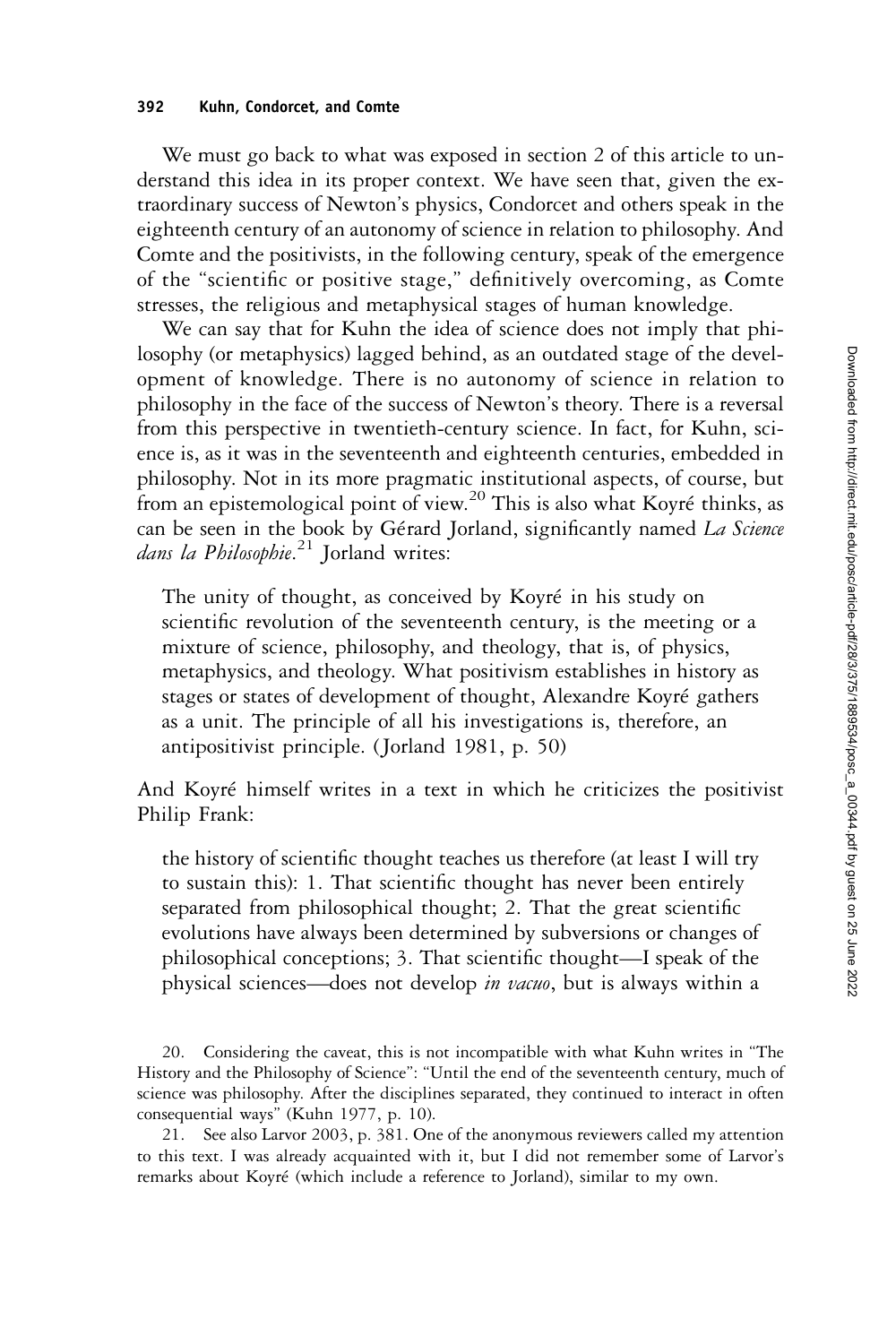framework of ideas, of fundamental principles, of axiomatic evidences that, in general, were considered as belonging exclusively to philosophy. (Koyré 1971, p. 256)<sup>22</sup>

Therefore, Kuhn and Koyré reject the supposed independence of science, which would have occurred in the eighteenth century from the consolidation of the Scientific Revolution with the work of Newton.<sup>23</sup> This idea of the epistemological emancipation of science was for a long time a common historical place, suggested as a trace of elementary historical knowledge. But for Kuhn and Koyré, it is, in fact, a very clear trait of an enlightened, positivist conception of knowledge, understood as an overcoming of prejudices and superstition, and also of religion and philosophy.

To conclude, let's turn from science to its historiography. The OHS is the historiography of an extraordinary epistemological object—science supposedly emancipated from metaphysics and producing its equally extraordinary results through the application of the scientific method. This contributes to the understanding of the isolation of the history of science from the (general) history that Kuhn observed in the 1970s, and about which he wrote a specific article, reproduced in *Essential Tension*. There, he says that historians are victims of

a widespread conviction that scientists discover truth by the quasimechanical (and perhaps not very interesting) application of scientific method. Having accounted for the seventeenth-century discovery of method, the historian may, and indeed does, leave the sciences to shift for themselves. (…) With their method in hand, the sciences

22. "L'histoire de la pensée scientifique nous enseigne donc (du moins essaierai-je de le soutenir): 1° Que la pensée scientifique n'a jamais été entièrement séparée de la pensée philosophique; 2° Que les grandes évolutions scientifiques ont toujours été déterminées par des bouleversements ou changements de conceptions philosophiques; 3° Que la pensée scientifique—je parle des sciences physiques—ne se développe pas in vacuo, mais se trouve toujours à l'intérieur d'un cadre d'idées, de principes fondamentaux, d'évidences axiomatiques qui, habituellement, ont été considérés comme appartenant en propre à la philosophie." See also Koyré 1971, p. 264, and Koyré 1944, pp. 93–4.

23. For the relations between science and philosophy, see Pinto de Oliveira 2020 (forthcoming).

24. It is present even in an unorthodox logical positivist such as Neurath: "One science after another has cut itself loose from philosophy. (…) The last science to have the umbilical cord connecting it to philosophy severed is *psychology*. And what remains behind is a dead, deaf mass.  $(...)$  The end of metaphysics is demonstrable precisely in the case of psychology. Of course, from the fact that a regular science is now *possible* without any academic philosophy, without any metaphysics, it does not follow that all scientists make use of the possibility now open to them" (Neurath 1987, pp. 10–11).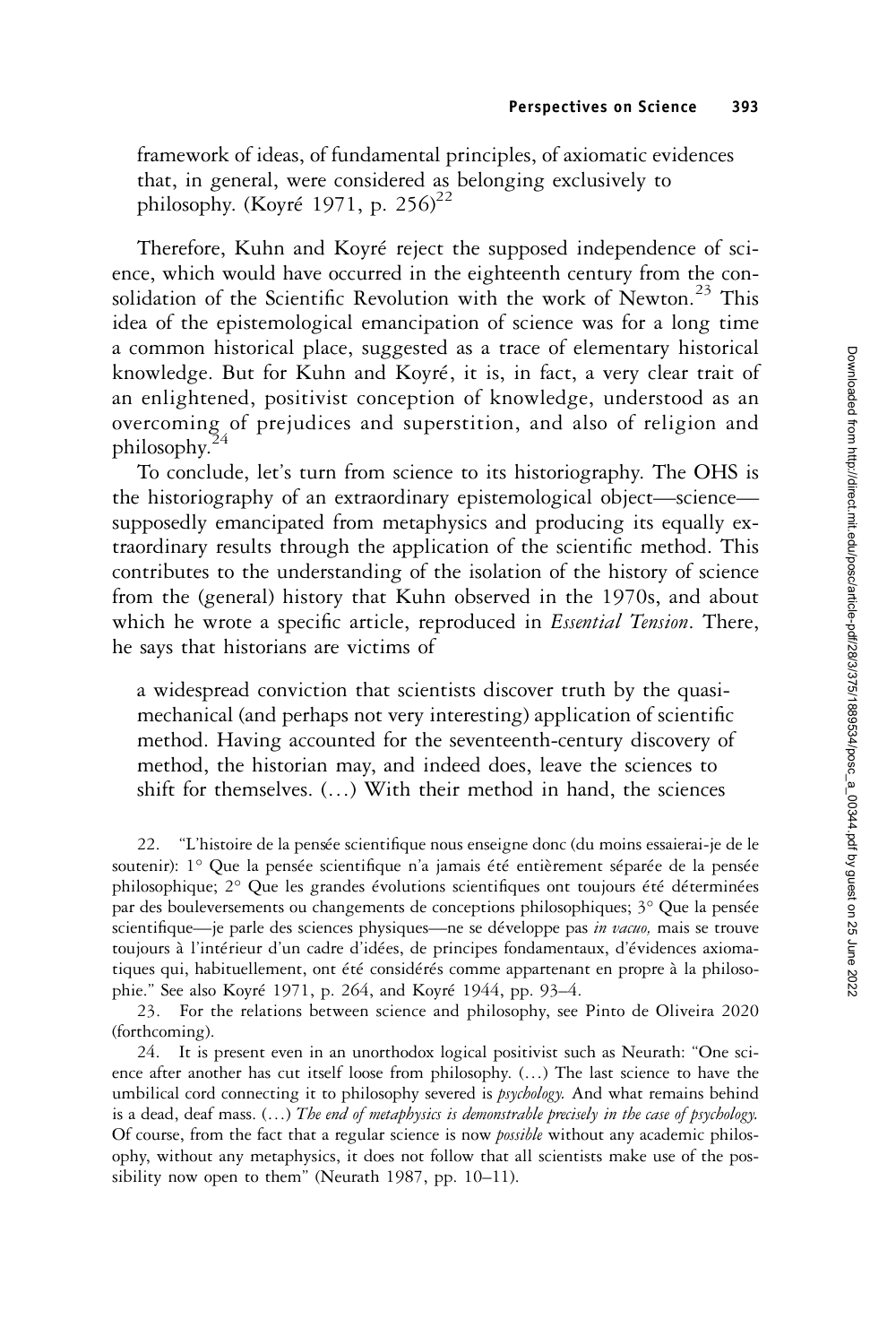cease to be historical, a perception for which there is no parallel in the historian's view of other disciplines. (Kuhn 1977, pp. 137, 155)

And also:

… just because Hermeticism was an avowedly mystical and irrational movement, recognition of its roles [in the history of science] should help to make science more palatable to historians repelled by what many have taken to be a quasi-mechanical enterprise, governed by pure reason and cold fact. (Kuhn 1977, p. 159)

Thus, the history of science, still represented by the OHS, is suprahistorical or unhistorical for general historians (and also historians of other disciplines) because they are led to consider science an activity almost mechanical, almost entirely due to the mechanical application of the scientific method (Kuhn 1977, p, 137). And this, above all, is why these historians somehow segregate the history of science. After all, what is the interest in being the historian of an unhistorical activity? An activity in which the context is practically irrelevant and there is almost no circumstance? Historian of a single, vast, "normal science"? (see Kuhn 2000, p. 13).

A "new" historiography is opposed to the OHS, a historiography of an ordinary, "sublunary" object, a trivial historiography (in the expression of Radnitzky) as those of the other disciplines (art, philosophy), more attentive to vicissitudes and contingencies. But it must be said that the complex nature of the historiographical choice between the OHS and the NHS as yet another instance of inter-theoretical incommensurability does not allow the choice to be solved only on the basis of logical arguments. As in the case of science for Kuhn, it is necessary to resort to the community—in this case, the community of historians of science. Therefore, what I have sought to offer here is only an outline of the OHS's justification strategy ("the required stage setting" as Kuhn says) and the arguments with which Kuhn seems to have participated in the debate. The debate itself and the broader historical process of which it is part are subjects for a future paper.<sup>25</sup>

25. On the stage setting, see Kuhn 2000, pp. 112, 141, 234. On the social character of science, see Wray 2011. In the first of the Thalheimer Lectures (1984), edited by Pablo Melogno in Spanish (Kuhn 2017), Kuhn seems particularly clear on this subject. See also Melogno 2019.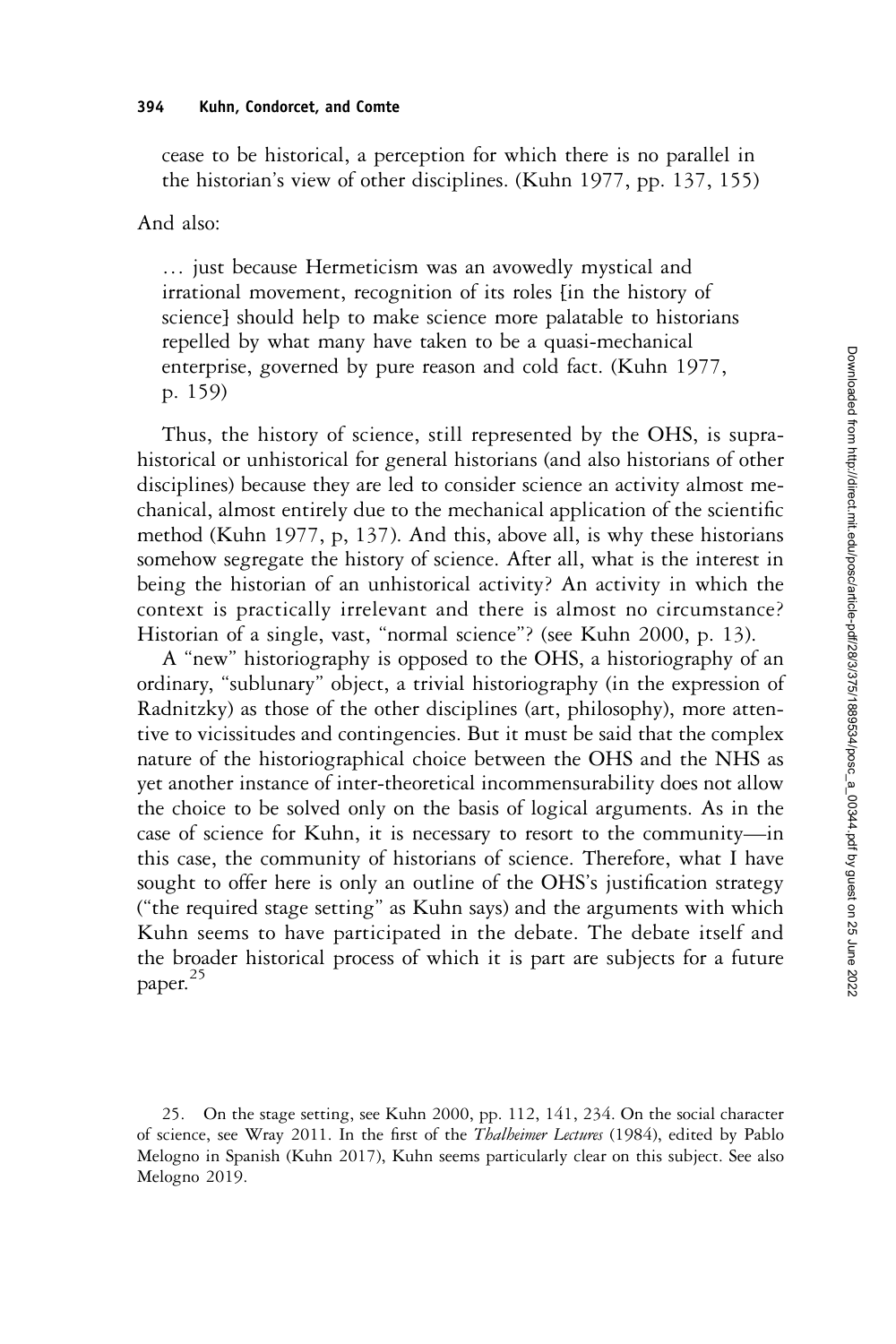### References

- Bloor, David. 1991. Knowledge and Social Imagery. Chicago: University of Chicago Press.
- Casini, Paolo. 1983. Newton e la Coscienza Europea. Bologna: Il Mulino.
- Cassirer, Ernst. [1932] 1951. The Philosophy of the Enlightenment. Translated by Fritz Koelln and James Pettegrove. Princeton: Princeton University Press.
- Cohen, I. Bernard. 1957. "George Sarton." The George Sarton Memorial Issue. Isis 48(3): 286–300.
- Comte, Auguste. [1830] 1989. A Positive Method in the History of Science. In The History of Sciences: The French Debate. Edited by Pietro Redondi. Translated by Arundhati Virmani from the French, Cours de philosophie positive. Paris: A. Costes, t.1, première leçon. Hyderabad, New York: Orient Longman.
- Condorcet. [1795] 2011. Outlines of an Historical View of the Progress of the Human Mind. Anonymous Translation from the French. Philadelphia: Carey and Rice. The Online Library of Liberty Fund. [https://oll.liber](https://oll.libertyfund.org/titles/condorcetutlinesfnistoricalwf-he-rogressf-heumanind)[tyfund.org/titles/condorcet-outlines-of-an-historical-view-of-the-prog](https://oll.libertyfund.org/titles/condorcetutlinesfnistoricalwf-he-rogressf-heumanind)[ress-of-the-human-mind](https://oll.libertyfund.org/titles/condorcetutlinesfnistoricalwf-he-rogressf-heumanind)
- D'Alembert, Jean le Ronde. [1759] 1986. Essai sur les éléments de philosophie ou Sur les principes des connaissances humaines. Paris: Fayard.
- Hall, A. Rupert. 1954. The Scientific Revolution-1500-1800. The Formation of the Modern Scientific Attitude. London: Longmans, Green and Co.
- Hoyningen-Huene, Paul. 2012."Philosophical Elements in Thomas Kuhn's Historiography of Science." Theoria 75: 281-292.
- Jorland, Gérard. 1981. La Science dans la Philosophie: Les Recherches Épistémologiques d'Alexandre Koyré. Paris: Gallimard.
- Koyré, Alexandre. 1944. Entretiens sur Descartes. Paris: Brentano's.
- Koyré, Alexandre. 1948. "Condorcet". Journal of the History of Ideas 9(2): 131–152.
- Koyré, Alexandre. 1963. "Commentary by Alexandre Koyré". In: Scientific Changes: Historical Studies In the Intellectual, Social and Technical Conditions for Scientific Discovery and Technical Invention, from Antiquity to the Present. Edited by Alistair C. Crombie. New York: Basic Books.
- Koyré, Alexandre. 1965. Newtonian Studies. Edited by I. B. Cohen. Cambridge, Mass: Harvard University Press.
- Koyré, Alexandre. [1961] 1971. Études d'Histoire de la Pensée Philosophique. Paris: Gallimard.
- Koyré, Alexandre. [1966] 1973. Études d'Histoire de la Pensée Scientifique. Paris: Gallimard.
- Kragh, Helge. 1987. An Introduction to the Historiography of Science. Cambridge: Cambridge University Press.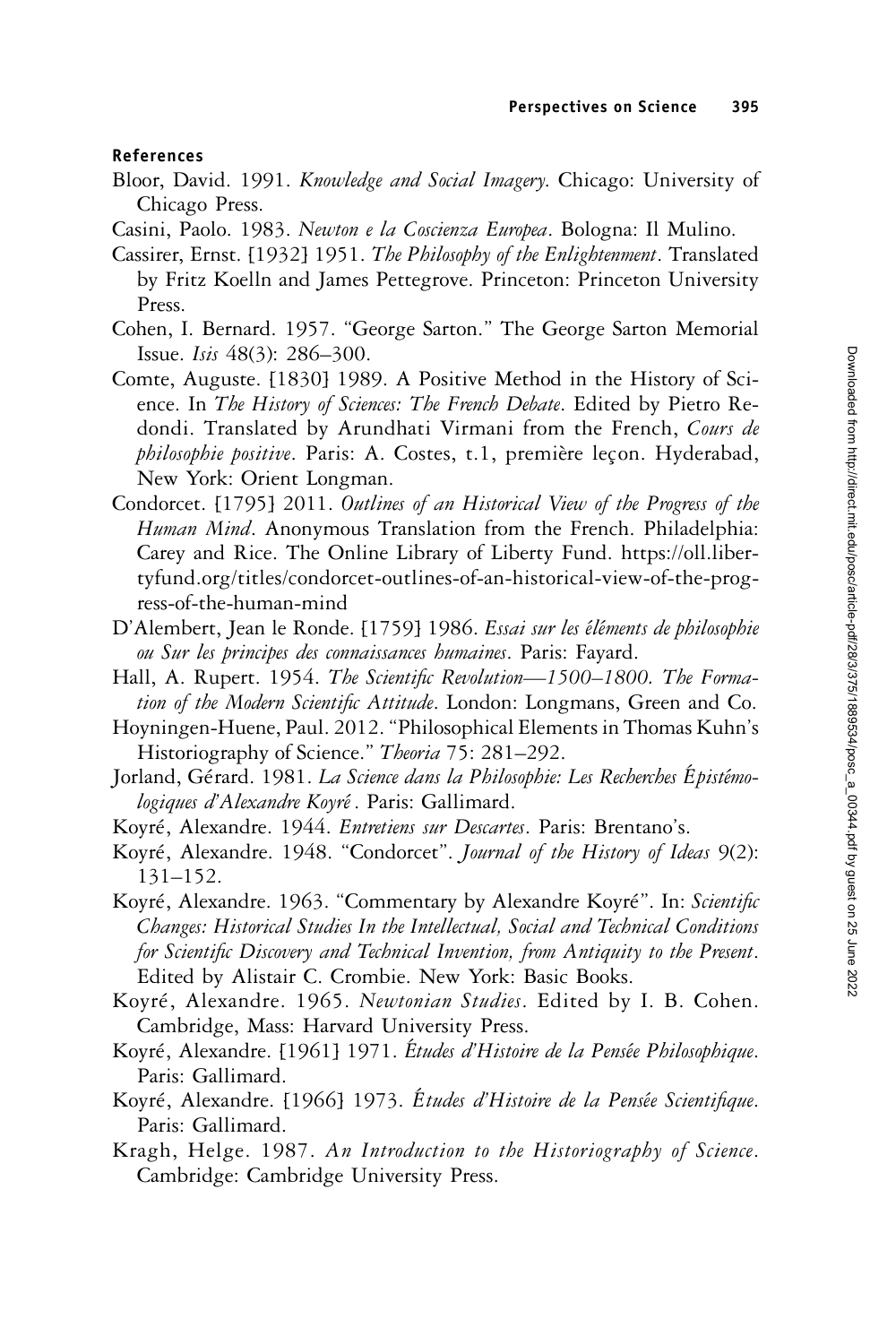- Kuhn, Thomas S. [1957] 1995. The Copernican Revolution: Planetary Astronomy in the Development of Western Thought. Cambridge, MA: Harvard University Press.
- Kuhn, Thomas S. 1970a. The Structure of Scientific Revolutions, 2nd Edn. Chicago: University of Chicago Press.
- Kuhn, Thomas S. 1970b. "Alexandre Koyré & the History of Science On an Intellectual Revolution." Encounter 34: 67-69.
- Kuhn, Thomas S. 1977. The Essential Tension: Selected Studies in Scientific Tradition and Change. Chicago: University of Chicago Press.
- Kuhn, Thomas S. 2000. The Road since Structure: Philosophical Essays, 1970– 1993, with an Autobiographical Interview. Edited by James Conant and John Haugeland. Chicago: University of Chicago Press.
- Kuhn, Thomas S. [1984] 2017. Desarrollo científico y cambio de léxico. Conferencias Thalheimer. Melogno, P. (ed.). Montevideo: ANII/UdelaR/ SADAF.
- Larvor, Brendan. 2003. "Why did Kuhn's Structure of Scientific Revolutions Cause a Fuss?" Studies in History and Philosophy of Science 34: 369–390.
- Melogno, Pablo. 2019. "The Discovery-Justification Distinction and the New Historiography of Science: On Thomas Kuhn's Thalheimer Lectures." HOPOS: The Journal of the International Society for the History of Philosophy of Science 9(1): 152–178.
- Neurath, Otto. [1932] 1987. Unified Science and Psychology. Pp. 1–23 in Unified Science. Edited by Brian McGuiness. Dordrecht: D. Reidel.
- Oberheim, Eric and Paul Hoyningen-Huene. 2018. "The Incommensurability of Scientific Theories." Stanford Encyclopedia of Philosophy. [https://](https://plato.stanford.edu/entries/incommensurability) [plato.stanford.edu/entries/incommensurability](https://plato.stanford.edu/entries/incommensurability)
- Pinto de Oliveira, J. C. 2012. "Kuhn and the Genesis of the 'New Historiography of Science'." Studies in History and Philosophy of Science 43: 115–121.
- Pinto de Oliveira, J. C. 2017. "Thomas Kuhn, the Image of Science and the Image of Art: The First Manuscript of Structure." Perspectives on Science 25(6): 746–765.
- Pinto de Oliveira, J. C. 2020. Kuhn and Logical Positivism: On the Image of Science and the Image of Philosophy. In Interpreting Kuhn. Edited by Brad Wray. Cambridge: Cambridge University Press, forthcoming.
- Pinto de Oliveira, J. C., and Amelia J. Oliveira. 2018. Kuhn, Sarton, and the History of Science. Pp. 277–293 in Hypotheses and Perspectives within History and Philosophy of Science. Homage to Alexandre Koyré 1964–2014. Edited by Raffaele Pisano et al. Cham: Springer.
- Radnitzky, Gerard. 1982. "Truth and History in Science." Manuscrito 5(2): 55–75.